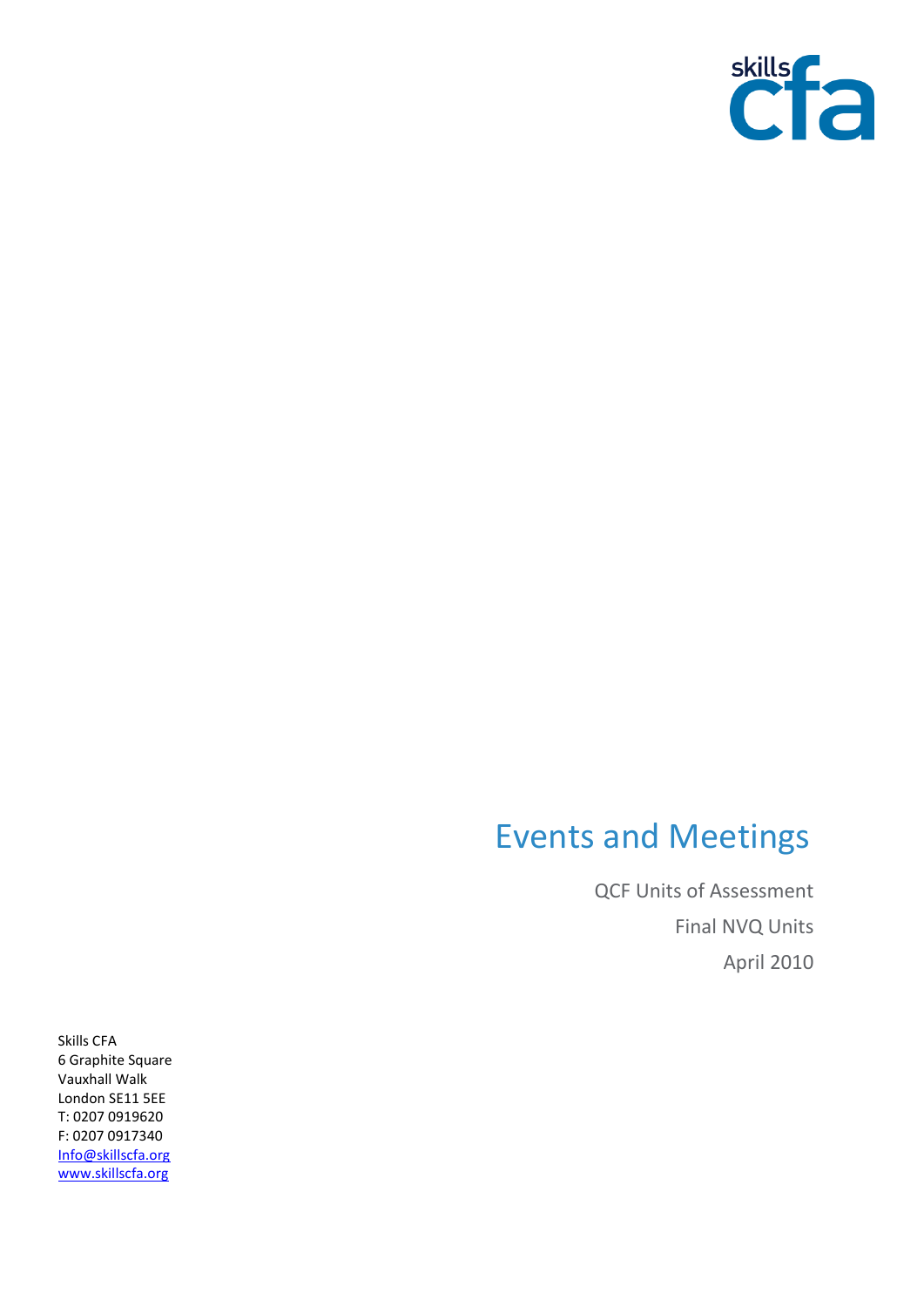

## **Contents**

| No.  | <b>Title</b>                                                         | Page No. |
|------|----------------------------------------------------------------------|----------|
| Q224 | Support the co-ordination of an event                                | 1        |
| Q225 | Support the organisation of business travel or<br>6<br>accommodation |          |
| Q226 | Support the organisation of meetings                                 | 9        |
| Q321 | Co-ordinate an event                                                 | 12       |
| Q324 | Evaluate the organisation of business travel or<br>accommodation     | 15       |
| Q323 | Organise business travel or accommodation                            | 17       |
| Q320 | Plan and organise an event                                           | 20       |
| Q322 | Plan and organise meetings                                           | 24       |
| Q413 | Chair meetings                                                       | 28       |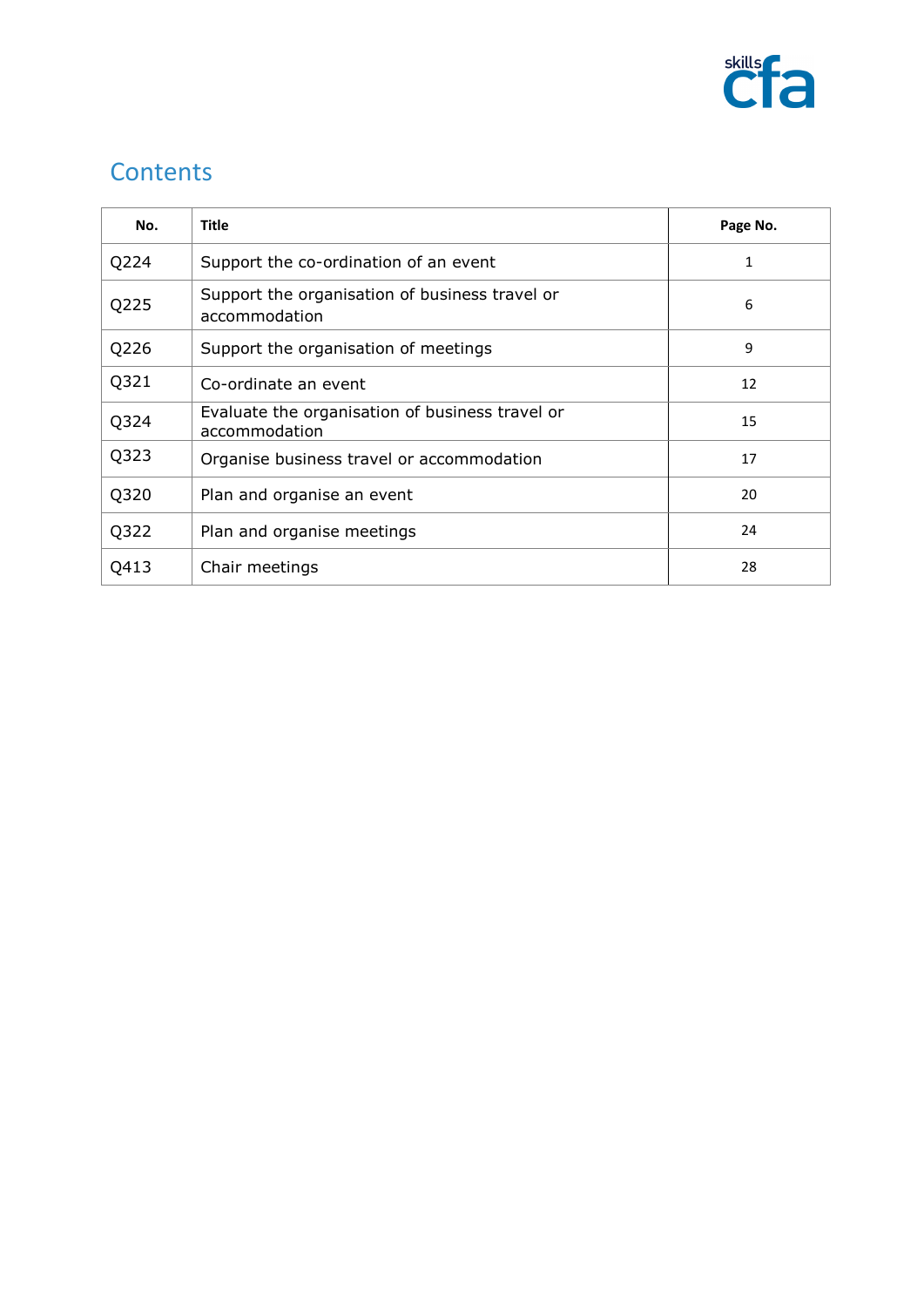

| <b>Title</b>                                                                         | Support the co-ordination of an event |                                                                                                                                                                                                                                                                                                                                                                                                                                                                                                                                           |  |
|--------------------------------------------------------------------------------------|---------------------------------------|-------------------------------------------------------------------------------------------------------------------------------------------------------------------------------------------------------------------------------------------------------------------------------------------------------------------------------------------------------------------------------------------------------------------------------------------------------------------------------------------------------------------------------------------|--|
| <b>Skills CFA Unit</b><br>No.                                                        | Q224                                  |                                                                                                                                                                                                                                                                                                                                                                                                                                                                                                                                           |  |
| <b>WBA Unit No.</b>                                                                  | D/601/2508                            |                                                                                                                                                                                                                                                                                                                                                                                                                                                                                                                                           |  |
| <b>Level</b>                                                                         | $\overline{2}$                        |                                                                                                                                                                                                                                                                                                                                                                                                                                                                                                                                           |  |
| <b>Credit Value</b>                                                                  | 3                                     |                                                                                                                                                                                                                                                                                                                                                                                                                                                                                                                                           |  |
| <b>GLH</b>                                                                           | 20                                    |                                                                                                                                                                                                                                                                                                                                                                                                                                                                                                                                           |  |
| <b>Learning Outcomes</b>                                                             |                                       | <b>Assessment Criteria</b>                                                                                                                                                                                                                                                                                                                                                                                                                                                                                                                |  |
| The learner will                                                                     |                                       | The learner can                                                                                                                                                                                                                                                                                                                                                                                                                                                                                                                           |  |
| 1. Understand the role and purpose<br>of supporting the co-ordination<br>of an event |                                       | 1.1 Describe the range of support<br>activities that may be required<br>when supporting the co-<br>ordination of an event<br>1.2 Identify the responsibilities<br>involved in supporting the co-<br>ordination of an event<br>1.3 Describe the types of problems<br>that may occur during events<br>and how to deal with these<br>1.4 Describe the points to observe<br>when clearing and vacating an<br>event<br>1.5 Describe the types of follow-up<br>activities that may be required<br>to carry out the co-ordination of<br>an event |  |
| 2. Be able to support the co-<br>ordination of an event                              |                                       | 2.1 Contribute to the co-ordination<br>of an event by:<br>a) preparing the venue and<br>making sure all necessary<br>resources and supporting<br>activities are in place<br>b) arranging resources during<br>an event, in line with agreed<br>plans<br>c) helping delegates to feel<br>welcome<br>d) meeting delegates' needs<br>throughout an event<br>e) resolving or referring<br>problems, as required<br>f) liaising with the management<br>of the venue to make sure                                                                |  |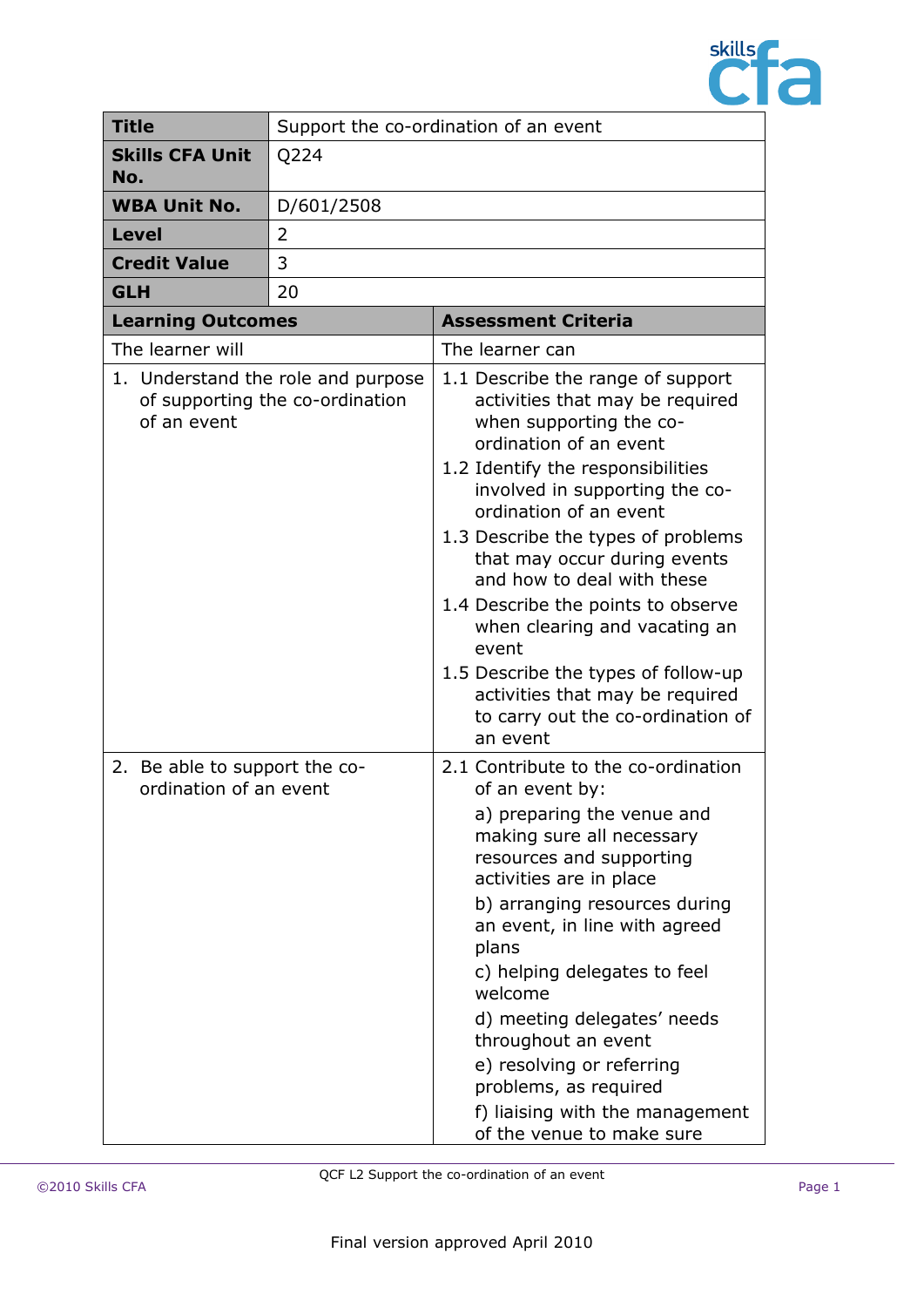

| facility resources are in place                                                                                      |
|----------------------------------------------------------------------------------------------------------------------|
| g) clearing, and vacating the<br>venue according to the terms of<br>the contract                                     |
| h) preparing and circulating<br>papers, or completing other<br>follow up actions following the<br>event, if required |

| <b>Additional Information about the unit</b>                                                                                                                        |                                                                               |
|---------------------------------------------------------------------------------------------------------------------------------------------------------------------|-------------------------------------------------------------------------------|
| Unit purpose and aim(s)                                                                                                                                             | This unit is about supporting the co-<br>ordination and delivery of an event. |
| Unit expiry date                                                                                                                                                    | 31 December 2013                                                              |
| Details of the relationship between<br>the unit and relevant national<br>occupational standards or other<br>professional standards or curricula<br>(if appropriate) | <b>Skills CFA</b>                                                             |
| Assessment requirements or<br>quidance specified by a sector or<br>regulatory body (if appropriate)                                                                 | <b>Assessment Strategy</b>                                                    |
| Support for the unit from an SSC or<br>other appropriate body (if required)                                                                                         | <b>Skills CFA</b>                                                             |
| Location of the unit within the<br>subject/sector classification system                                                                                             | 15. Business, Administration and<br>Law                                       |
|                                                                                                                                                                     | 15.2 Administration                                                           |
| Name of the organisation<br>submitting the unit                                                                                                                     | <b>Skills CFA</b>                                                             |
| Availability for use                                                                                                                                                | Shared                                                                        |
| Unit available from                                                                                                                                                 | 1 August 2010                                                                 |
| Unit guided learning hours                                                                                                                                          | 20                                                                            |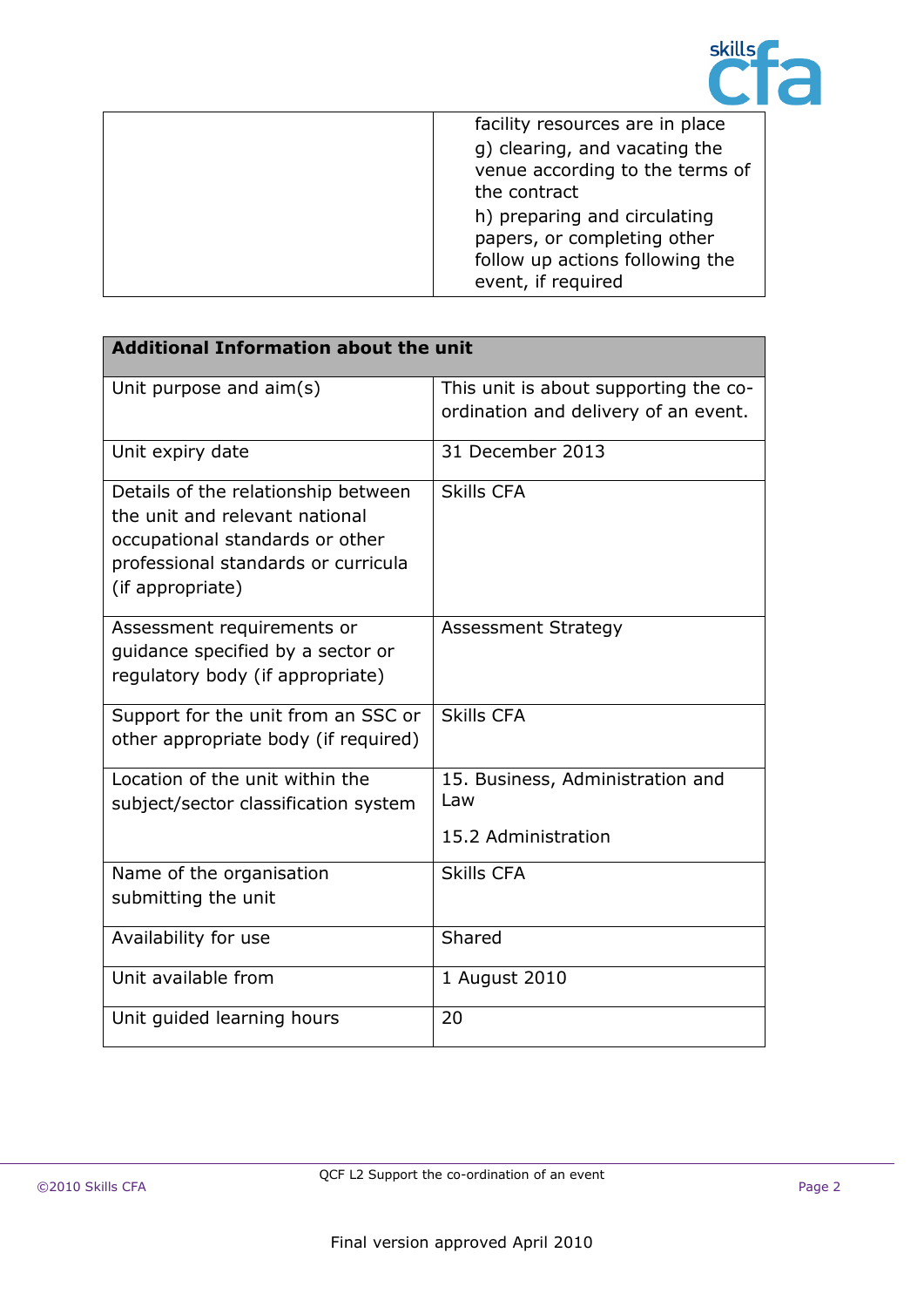

| <b>Title</b>                                                                                    | Support the organisation of an event |                                                                                                                                                                                                                                                                                                                                                                                                                                                                                                                                                                                                                                                                                                                                                                                                                                                                                                                                                                                       |
|-------------------------------------------------------------------------------------------------|--------------------------------------|---------------------------------------------------------------------------------------------------------------------------------------------------------------------------------------------------------------------------------------------------------------------------------------------------------------------------------------------------------------------------------------------------------------------------------------------------------------------------------------------------------------------------------------------------------------------------------------------------------------------------------------------------------------------------------------------------------------------------------------------------------------------------------------------------------------------------------------------------------------------------------------------------------------------------------------------------------------------------------------|
| <b>Skills CFA Unit</b><br>No.                                                                   | Q223                                 |                                                                                                                                                                                                                                                                                                                                                                                                                                                                                                                                                                                                                                                                                                                                                                                                                                                                                                                                                                                       |
| <b>WBA Unit No.</b>                                                                             | L/601/2505                           |                                                                                                                                                                                                                                                                                                                                                                                                                                                                                                                                                                                                                                                                                                                                                                                                                                                                                                                                                                                       |
| Level                                                                                           | 2                                    |                                                                                                                                                                                                                                                                                                                                                                                                                                                                                                                                                                                                                                                                                                                                                                                                                                                                                                                                                                                       |
| <b>Credit Value</b>                                                                             | 2                                    |                                                                                                                                                                                                                                                                                                                                                                                                                                                                                                                                                                                                                                                                                                                                                                                                                                                                                                                                                                                       |
| <b>GLH</b>                                                                                      | 15                                   |                                                                                                                                                                                                                                                                                                                                                                                                                                                                                                                                                                                                                                                                                                                                                                                                                                                                                                                                                                                       |
| <b>Learning Outcomes</b>                                                                        |                                      | <b>Assessment Criteria</b>                                                                                                                                                                                                                                                                                                                                                                                                                                                                                                                                                                                                                                                                                                                                                                                                                                                                                                                                                            |
| The learner will                                                                                |                                      | The learner can                                                                                                                                                                                                                                                                                                                                                                                                                                                                                                                                                                                                                                                                                                                                                                                                                                                                                                                                                                       |
| 1. Understand the role and purpose<br>of providing support with the<br>organisation of an event |                                      | 1.1 Describe the role and<br>responsibilities required when<br>supporting the organisation of<br>an event<br>1.2 Identify a range of support<br>activities that may be required<br>when supporting the<br>organisation of an event<br>1.3 Identify the purpose and value<br>of giving assistance with<br>organising an event<br>1.4 Describe the different types of<br>events and their main features<br>1.5 Describe the types of risks<br>associated with events and how<br>to minimise these<br>1.6 Outline the types of information<br>that delegates will need<br>1.7 Explain how to identify suitable<br>venues for different types of<br>events<br>1.8 Describe the types of resources<br>needed to prepare for different<br>types of events<br>1.9 Outline the different special<br>requirements that delegates<br>may have and how to meet<br>these<br>1.10 Describe the health, safety and<br>security requirements that need<br>to be considered when<br>organising events |
| 2. Be able to support the<br>organisation of an event                                           |                                      | 2.1 Contribute to the organisation<br>of an event by:                                                                                                                                                                                                                                                                                                                                                                                                                                                                                                                                                                                                                                                                                                                                                                                                                                                                                                                                 |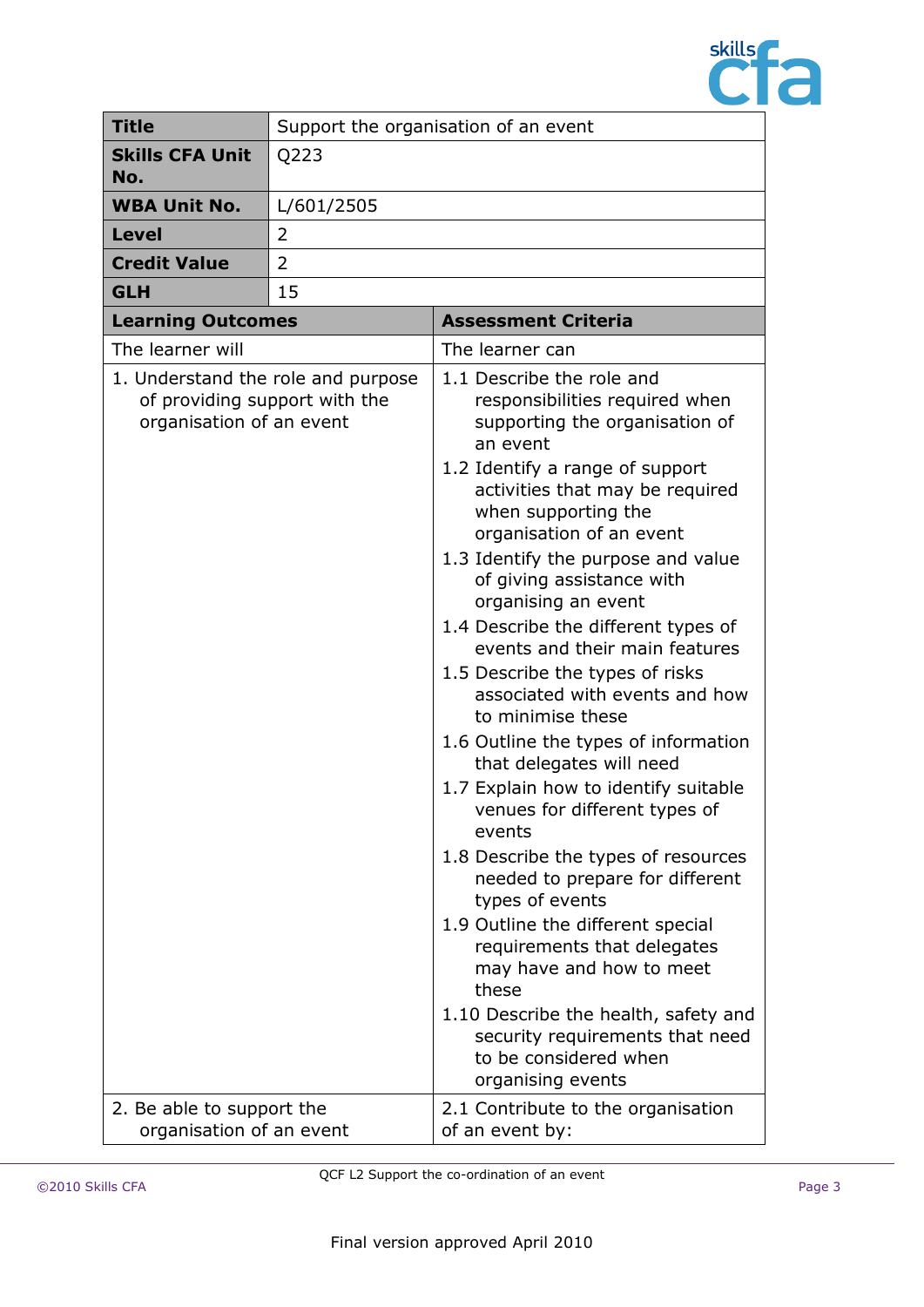

| a) supporting the implementation<br>of the plan for the event to<br>meet agreed objectives |
|--------------------------------------------------------------------------------------------|
| b) identifying resources and<br>support needed for organising<br>an event                  |
| c) identifying and costing suitable<br>venues                                              |
| d) arranging resources and<br>production of event materials                                |
| e) preparing and sending of<br>invitations to delegates                                    |
| f) co-ordinating delegate<br>responses                                                     |
| g) liaising with the venue to<br>confirm event requirements                                |
| h) providing delegates with<br>joining instructions and event<br>materials                 |
| i) rehearsing arrangements to<br>make sure the event runs<br>smoothly, if required         |
| j) following all legal and<br>contractual requirements                                     |
| k) following the relevant health,<br>safety and security<br>requirements for the event     |

| <b>Additional Information about the unit</b>                                                                                                                        |                                                                |  |
|---------------------------------------------------------------------------------------------------------------------------------------------------------------------|----------------------------------------------------------------|--|
| Unit purpose and $aim(s)$                                                                                                                                           | This unit is about supporting the<br>organisation of an event. |  |
| Unit expiry date                                                                                                                                                    | 31 December 2013                                               |  |
| Details of the relationship between<br>the unit and relevant national<br>occupational standards or other<br>professional standards or curricula<br>(if appropriate) | <b>Skills CFA</b>                                              |  |
| Assessment requirements or<br>quidance specified by a sector or<br>regulatory body (if appropriate)                                                                 | Assessment Strategy                                            |  |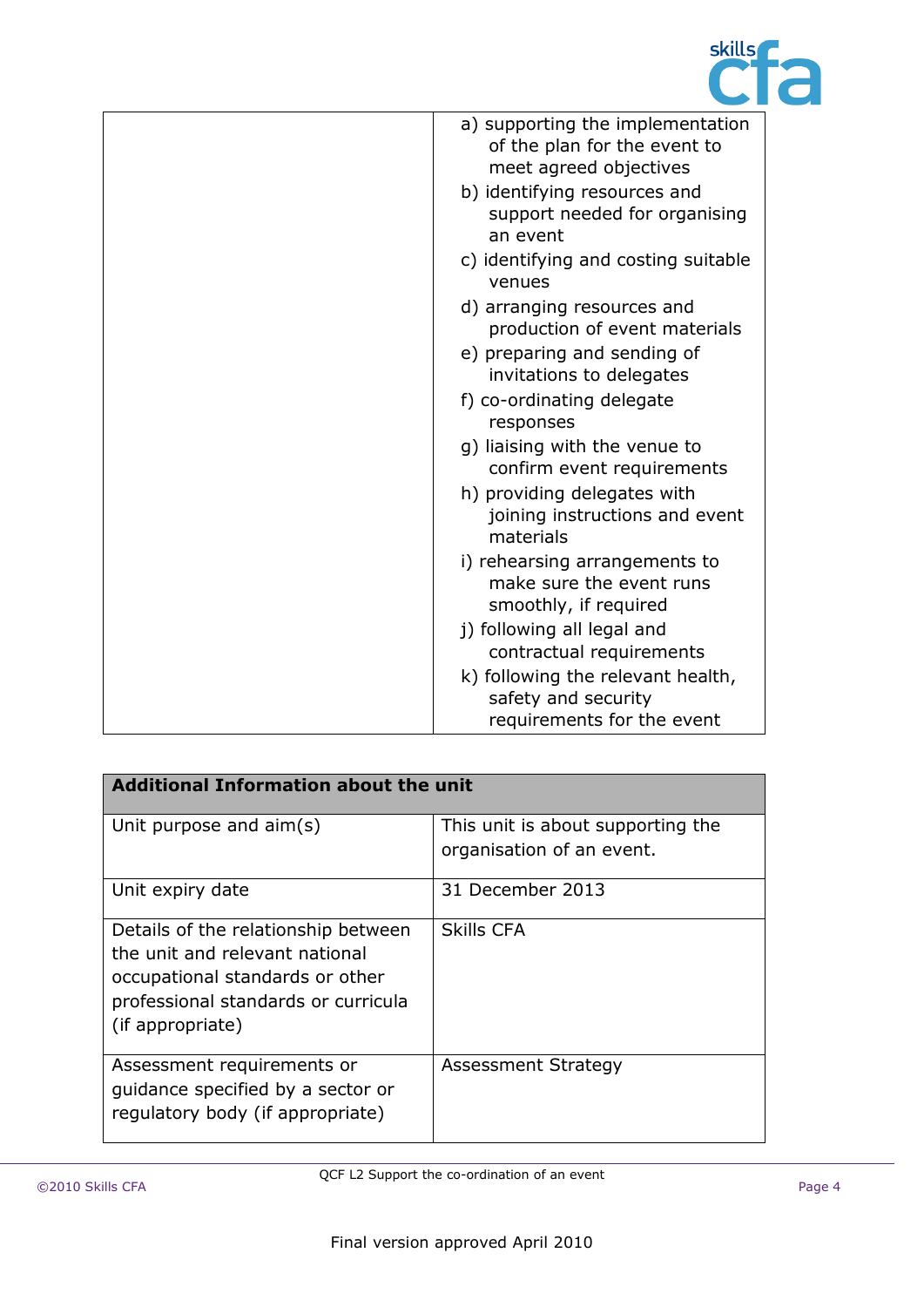

| Support for the unit from an SSC or<br>other appropriate body (if required) | <b>Skills CFA</b>                       |
|-----------------------------------------------------------------------------|-----------------------------------------|
| Location of the unit within the<br>subject/sector classification system     | 15. Business, Administration and<br>Law |
|                                                                             | 15.2 Administration                     |
| Name of the organisation<br>submitting the unit                             | <b>Skills CFA</b>                       |
| Availability for use                                                        | Shared                                  |
| Unit available from                                                         | 1 August 2010                           |
| Unit guided learning hours                                                  | 15                                      |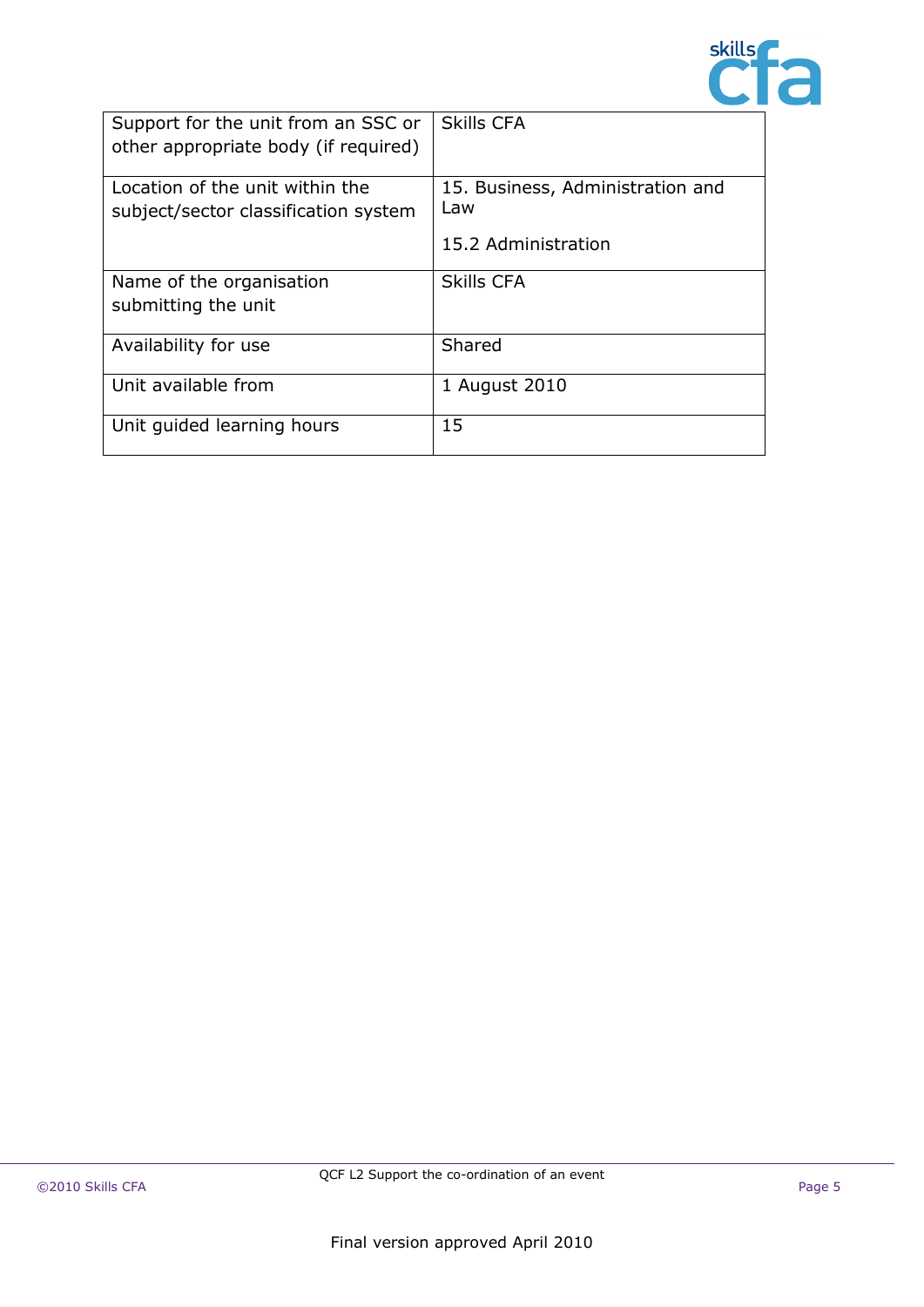

| <b>Title</b><br>accommodation                                       |                                   | Support the organisation of business travel or                                                                                                                                                                                                                                                                                                                                                                                                                                                                                                                                                                                                                                                                                                                                                                                                                                                                                                                                                                                                                                    |  |
|---------------------------------------------------------------------|-----------------------------------|-----------------------------------------------------------------------------------------------------------------------------------------------------------------------------------------------------------------------------------------------------------------------------------------------------------------------------------------------------------------------------------------------------------------------------------------------------------------------------------------------------------------------------------------------------------------------------------------------------------------------------------------------------------------------------------------------------------------------------------------------------------------------------------------------------------------------------------------------------------------------------------------------------------------------------------------------------------------------------------------------------------------------------------------------------------------------------------|--|
| <b>Skills CFA Unit</b><br>No.                                       | Q225                              |                                                                                                                                                                                                                                                                                                                                                                                                                                                                                                                                                                                                                                                                                                                                                                                                                                                                                                                                                                                                                                                                                   |  |
| <b>WBA Unit No.</b>                                                 | Y/601/2510                        |                                                                                                                                                                                                                                                                                                                                                                                                                                                                                                                                                                                                                                                                                                                                                                                                                                                                                                                                                                                                                                                                                   |  |
| <b>Level</b>                                                        | 2                                 |                                                                                                                                                                                                                                                                                                                                                                                                                                                                                                                                                                                                                                                                                                                                                                                                                                                                                                                                                                                                                                                                                   |  |
| <b>Credit Value</b>                                                 | 3                                 |                                                                                                                                                                                                                                                                                                                                                                                                                                                                                                                                                                                                                                                                                                                                                                                                                                                                                                                                                                                                                                                                                   |  |
| <b>GLH</b>                                                          | 18                                |                                                                                                                                                                                                                                                                                                                                                                                                                                                                                                                                                                                                                                                                                                                                                                                                                                                                                                                                                                                                                                                                                   |  |
| <b>Learning Outcomes</b>                                            |                                   | <b>Assessment Criteria</b>                                                                                                                                                                                                                                                                                                                                                                                                                                                                                                                                                                                                                                                                                                                                                                                                                                                                                                                                                                                                                                                        |  |
| The learner will                                                    |                                   | The learner can                                                                                                                                                                                                                                                                                                                                                                                                                                                                                                                                                                                                                                                                                                                                                                                                                                                                                                                                                                                                                                                                   |  |
| 1. Understand the purpose of<br>business travel or<br>accommodation | confirming a brief and budget for | 1.1 Explain the purpose of obtaining<br>and confirming instructions for<br>arranging business travel or<br>accommodation<br>1.2 Explain the purpose and<br>benefits of confirming the<br>requirements of a brief and<br>budget for business travel or<br>accommodation arrangements<br>1.3 Explain the purpose of following<br>the requirements of a brief and<br>budget for business travel or<br>accommodation arrangements<br>1.4 Describe how to support the<br>organisation of business travel<br>or accommodation to meet<br>expectations<br>1.5 Describe the main types of<br>business travel or<br>accommodation arrangements<br>that may need to be made and<br>the procedures to follow<br>1.6 Describe how to obtain best<br>value for money when making<br>business travel or<br>accommodation arrangements<br>1.7 Describe how to keep records of<br>business travel or<br>accommodation arrangements<br>1.8 Outline the documents and<br>information to provide to the<br>person who is travelling and<br>how to obtain these<br>1.9 Describe the types of problems |  |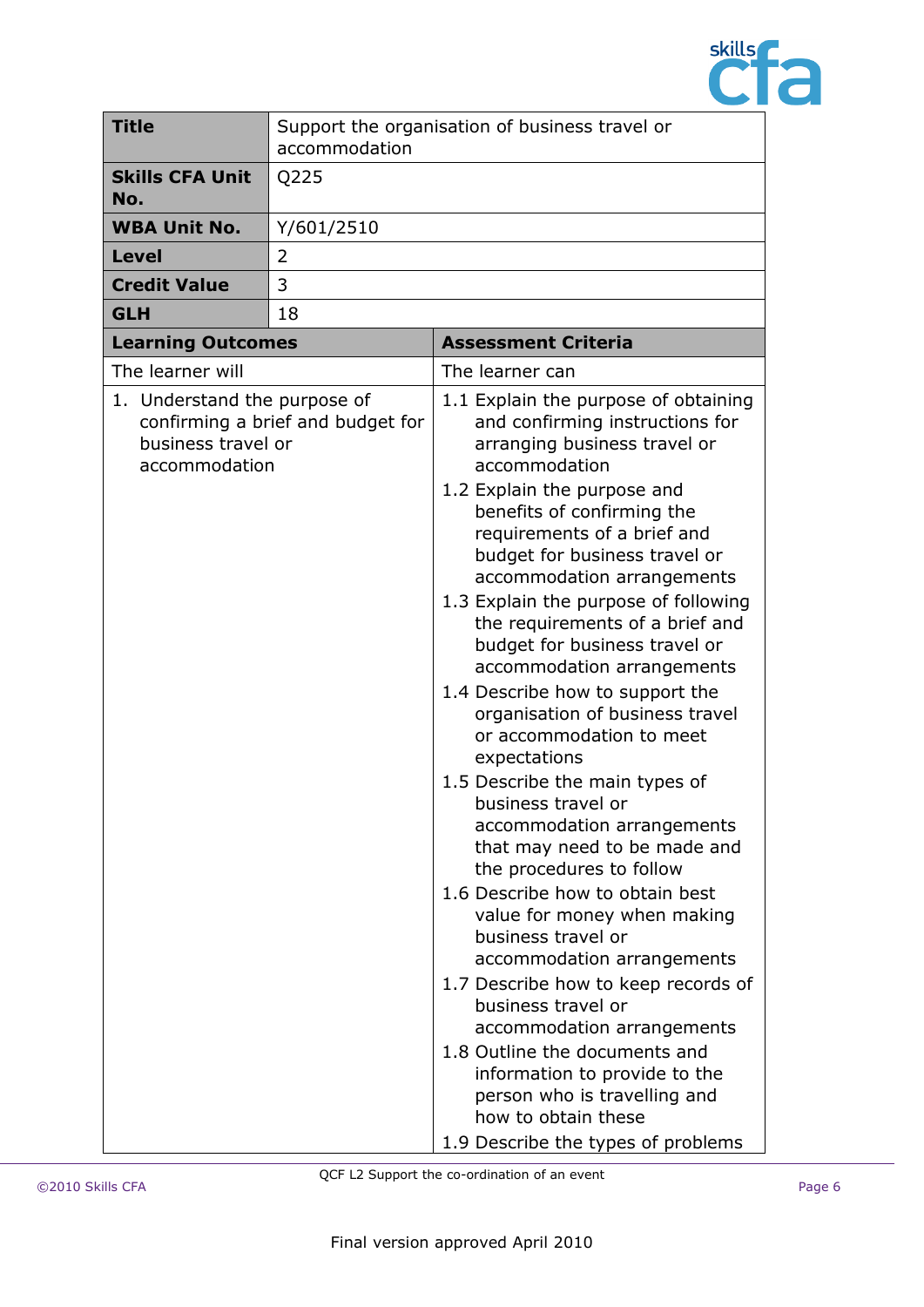

|                                                                                                                            | that may occur with business<br>travel or accommodation<br>arrangements and the correct<br>procedures to follow in order to<br>deal with these problems                                                                                                                                                                                                                                                                                                                                                                                                                                                                                                                                                                                                                                                                                                                                                                                                                                              |
|----------------------------------------------------------------------------------------------------------------------------|------------------------------------------------------------------------------------------------------------------------------------------------------------------------------------------------------------------------------------------------------------------------------------------------------------------------------------------------------------------------------------------------------------------------------------------------------------------------------------------------------------------------------------------------------------------------------------------------------------------------------------------------------------------------------------------------------------------------------------------------------------------------------------------------------------------------------------------------------------------------------------------------------------------------------------------------------------------------------------------------------|
| 2. Know the sources of information<br>and facilities available to make<br>business travel or<br>accommodation arrangements | 2.1 Describe sources of information,<br>and the facilities available, for<br>making business travel or<br>accommodation arrangements                                                                                                                                                                                                                                                                                                                                                                                                                                                                                                                                                                                                                                                                                                                                                                                                                                                                 |
| 3. Be able to support the<br>organisation with business travel<br>or accommodation arrangements                            | 3.1 Confirm the brief and budget for<br>business travel or<br>accommodation arrangements<br>3.2 Check a draft itinerary and<br>schedule with organiser or<br>traveller(s)<br>3.3 Identify suitable business travel<br>or accommodation options<br>3.4 Book suitable business travel or<br>accommodation arrangements,<br>following instructions:<br>a) to meet the brief and budget<br>using available sources of<br>information and facilities<br>b) obtaining best value for<br>money<br>c) making payment or agreeing<br>payment arrangements<br>3.4 Obtain confirmations, and<br>collate documents for business<br>travel or accommodation<br>arrangements<br>3.5 Maintain records of business<br>travel or accommodation<br>arranged<br>3.6 Provide the organiser or<br>traveller(s) with an itinerary and<br>required documents in good<br>time<br>3.7 Confirm with the organiser or<br>traveller(s) that itinerary and<br>documents meet requirements<br>3.8 Resolve or refer problems to the |
|                                                                                                                            | appropriate person                                                                                                                                                                                                                                                                                                                                                                                                                                                                                                                                                                                                                                                                                                                                                                                                                                                                                                                                                                                   |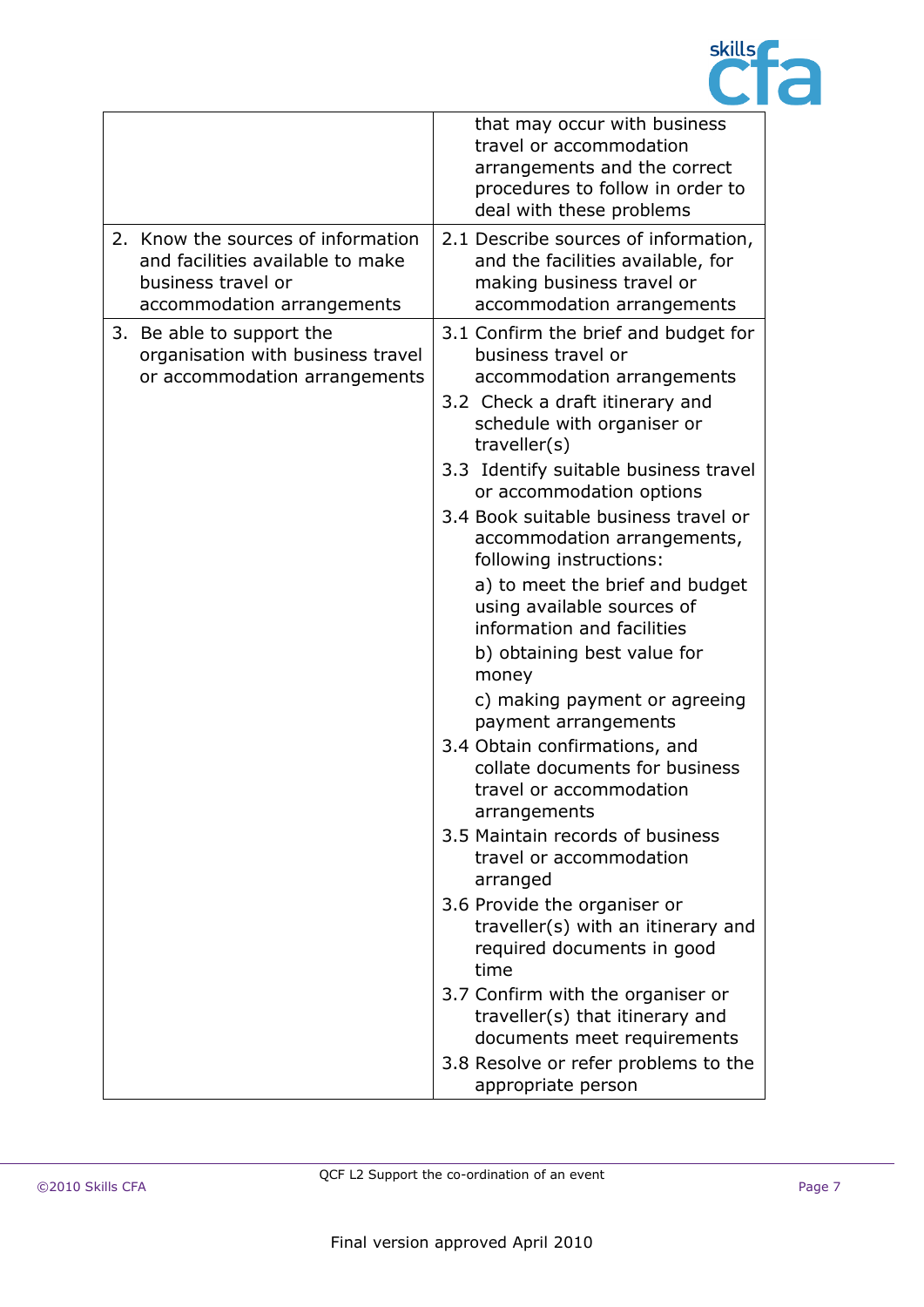

| <b>Additional Information about the unit</b>                                                                                                                        |                                                                                                                                                                   |  |
|---------------------------------------------------------------------------------------------------------------------------------------------------------------------|-------------------------------------------------------------------------------------------------------------------------------------------------------------------|--|
| Unit purpose and aim(s)                                                                                                                                             | This unit is about supporting the<br>delivery of business travel or<br>accommodation arrangements<br>following instruction from the<br>organiser or traveller(s). |  |
| Unit expiry date                                                                                                                                                    | 31 December 2013                                                                                                                                                  |  |
| Details of the relationship between<br>the unit and relevant national<br>occupational standards or other<br>professional standards or curricula<br>(if appropriate) | <b>Skills CFA</b>                                                                                                                                                 |  |
| Assessment requirements or<br>guidance specified by a sector or<br>regulatory body (if appropriate)                                                                 | <b>Assessment Strategy</b>                                                                                                                                        |  |
| Support for the unit from an SSC or<br>other appropriate body (if required)                                                                                         | <b>Skills CFA</b>                                                                                                                                                 |  |
| Location of the unit within the<br>subject/sector classification system                                                                                             | 15. Business, Administration and<br>Law<br>15.2 Administration                                                                                                    |  |
| Name of the organisation<br>submitting the unit                                                                                                                     | <b>Skills CFA</b>                                                                                                                                                 |  |
| Availability for use                                                                                                                                                | Shared                                                                                                                                                            |  |
| Unit available from                                                                                                                                                 | 1 August 2010                                                                                                                                                     |  |
| Unit guided learning hours                                                                                                                                          | 18                                                                                                                                                                |  |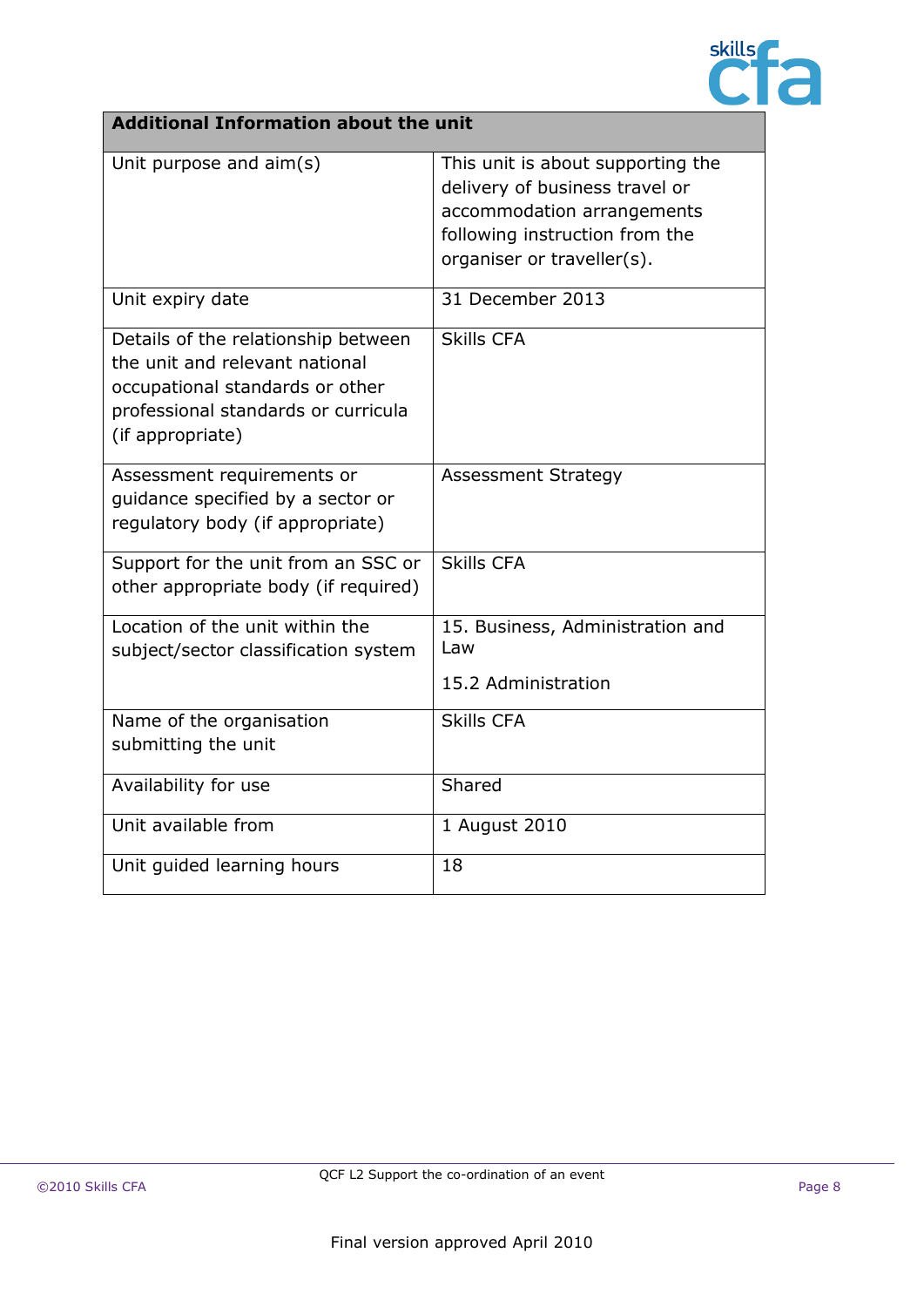

| <b>Title</b>                                                                                                           |                          | Support the organisation of meetings |                                                                                                                                                                                                                                                                                                                                                                                                                                                                                                                                                                                                                                                                                                                                                                                                                                                                     |  |
|------------------------------------------------------------------------------------------------------------------------|--------------------------|--------------------------------------|---------------------------------------------------------------------------------------------------------------------------------------------------------------------------------------------------------------------------------------------------------------------------------------------------------------------------------------------------------------------------------------------------------------------------------------------------------------------------------------------------------------------------------------------------------------------------------------------------------------------------------------------------------------------------------------------------------------------------------------------------------------------------------------------------------------------------------------------------------------------|--|
| <b>Skills CFA Unit</b><br>No.                                                                                          |                          | Q226                                 |                                                                                                                                                                                                                                                                                                                                                                                                                                                                                                                                                                                                                                                                                                                                                                                                                                                                     |  |
| <b>WBA Unit No.</b>                                                                                                    |                          | T/601/2515                           |                                                                                                                                                                                                                                                                                                                                                                                                                                                                                                                                                                                                                                                                                                                                                                                                                                                                     |  |
| <b>Level</b>                                                                                                           |                          | 2                                    |                                                                                                                                                                                                                                                                                                                                                                                                                                                                                                                                                                                                                                                                                                                                                                                                                                                                     |  |
|                                                                                                                        | <b>Credit Value</b>      | 4                                    |                                                                                                                                                                                                                                                                                                                                                                                                                                                                                                                                                                                                                                                                                                                                                                                                                                                                     |  |
|                                                                                                                        | <b>GLH</b>               | 18                                   |                                                                                                                                                                                                                                                                                                                                                                                                                                                                                                                                                                                                                                                                                                                                                                                                                                                                     |  |
|                                                                                                                        | <b>Learning Outcomes</b> |                                      | <b>Assessment Criteria</b>                                                                                                                                                                                                                                                                                                                                                                                                                                                                                                                                                                                                                                                                                                                                                                                                                                          |  |
|                                                                                                                        |                          |                                      | The learner can                                                                                                                                                                                                                                                                                                                                                                                                                                                                                                                                                                                                                                                                                                                                                                                                                                                     |  |
| The learner will<br>1. Understand the arrangements to<br>be made to support the planning<br>and organising of meetings |                          |                                      | 1.1 Describe the role and<br>responsibilities for supporting<br>the organiser of the meeting<br>1.2 Describe different types of<br>meetings and their main<br>features<br>1.3 Describe how to help plan<br>meetings to meet agreed aims<br>and objectives<br>1.4 Describe the types of resources<br>that may be needed for different<br>types of meetings<br>1.5 Describe health, safety and<br>security arrangements to follow<br>when organising meetings<br>1.6 Explain the purpose of following<br>the agreed brief, plan and the<br>resources required, for<br>arranging a meeting<br>1.7 Identify the sources and types<br>of information and services<br>needed to arrange a meeting<br>1.8 Describe how to help the<br>meeting organiser during the<br>meeting<br>1.9 Describe the organisational<br>procedures for clearing and<br>vacating a meeting room |  |
|                                                                                                                        |                          | 2. Be able to prepare for a meeting  | 2.1 Confirm the purpose and venue<br>of a meeting<br>2.2 Confirm a budget for a meeting,<br>if required<br>2.3 Organise and confirm venue,<br>equipment and catering                                                                                                                                                                                                                                                                                                                                                                                                                                                                                                                                                                                                                                                                                                |  |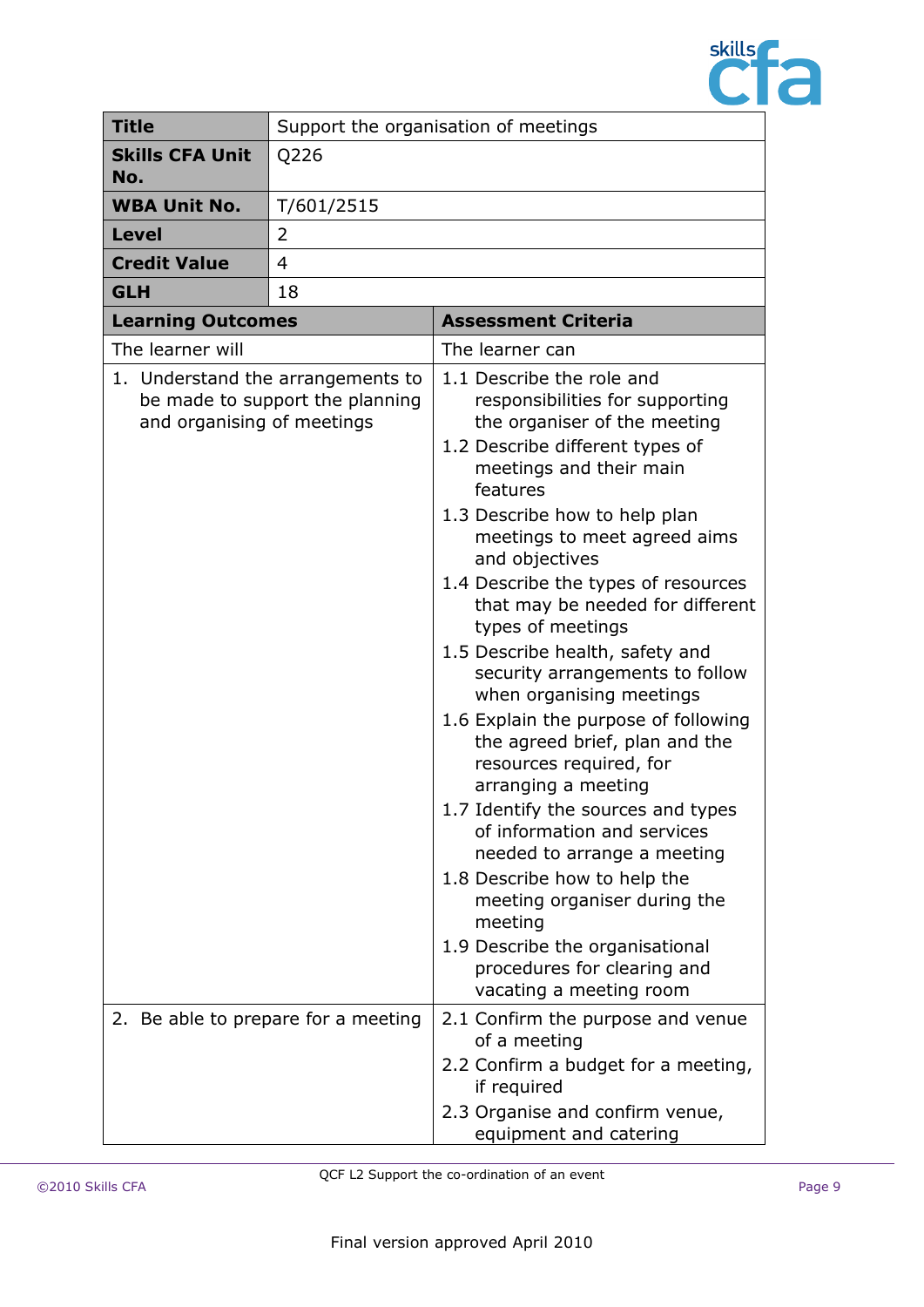

|                                   | requirement, if required<br>requirements                                                     |
|-----------------------------------|----------------------------------------------------------------------------------------------|
|                                   | 2.4 Invite attendees and confirm<br>attendance                                               |
|                                   | 2.5 Collate and dispatch papers for<br>a meeting within agreed<br>timescales                 |
|                                   | 2.6 Make sure attendees' needs are<br>met                                                    |
|                                   | 2.7 Make sure equipment and<br>layout of the rooms meets the<br>meeting brief                |
|                                   | 2.8 Keep records of arrangements<br>made and services used                                   |
|                                   | 2.9 Attend to any requirements<br>during the meeting as directed<br>by the meeting organiser |
| 3. Be able to follow up a meeting | 3.1 Follow organisation procedures<br>for clearing a meeting room                            |
|                                   | 3.2 Circulate a meeting record to<br>agreed timescales                                       |
|                                   | 3.3 Make sure arrangements for<br>payments have been met, if<br>required                     |
|                                   | 3.4 Contribute to the evaluation of<br>arrangements made for<br>meetings, as required        |

| <b>Additional Information about the unit</b>                                                                                                                        |                                                                                |  |
|---------------------------------------------------------------------------------------------------------------------------------------------------------------------|--------------------------------------------------------------------------------|--|
| Unit purpose and $\text{aim}(s)$                                                                                                                                    | This unit is about supporting the<br>planning and organisation of<br>meetings. |  |
| Unit expiry date                                                                                                                                                    | 31 December 2013                                                               |  |
| Details of the relationship between<br>the unit and relevant national<br>occupational standards or other<br>professional standards or curricula<br>(if appropriate) | <b>Skills CFA</b>                                                              |  |
| Assessment requirements or<br>quidance specified by a sector or                                                                                                     | <b>Assessment Strategy</b>                                                     |  |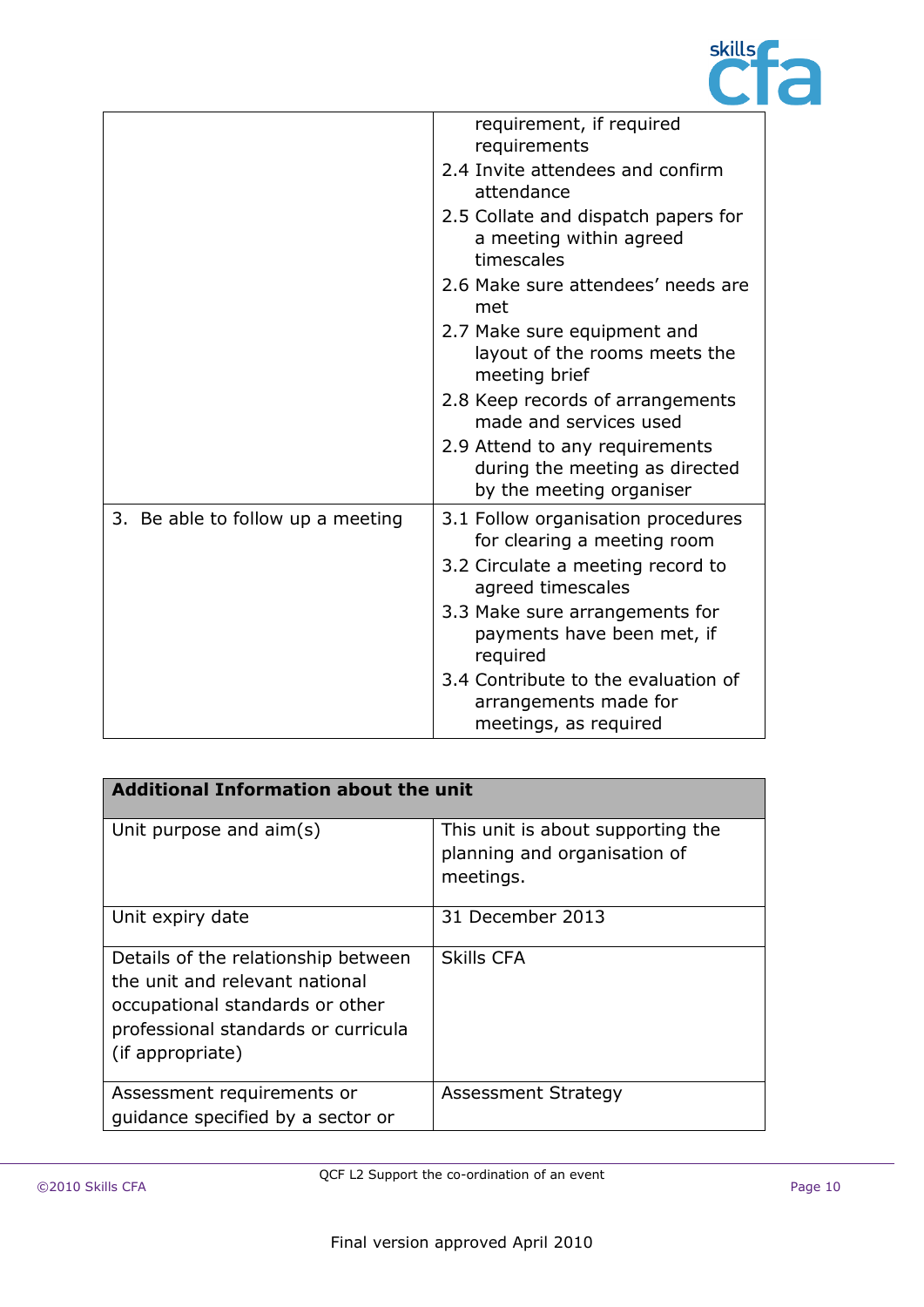

| regulatory body (if appropriate)     |                                  |
|--------------------------------------|----------------------------------|
| Support for the unit from an SSC or  | Skills CFA                       |
| other appropriate body (if required) |                                  |
| Location of the unit within the      | 15. Business, Administration and |
| subject/sector classification system | Law                              |
|                                      | 15.2 Administration              |
| Name of the organisation             | Skills CFA                       |
| submitting the unit                  |                                  |
| Availability for use                 | Shared                           |
| Unit available from                  | 1 August 2010                    |
| Unit guided learning hours           | 18                               |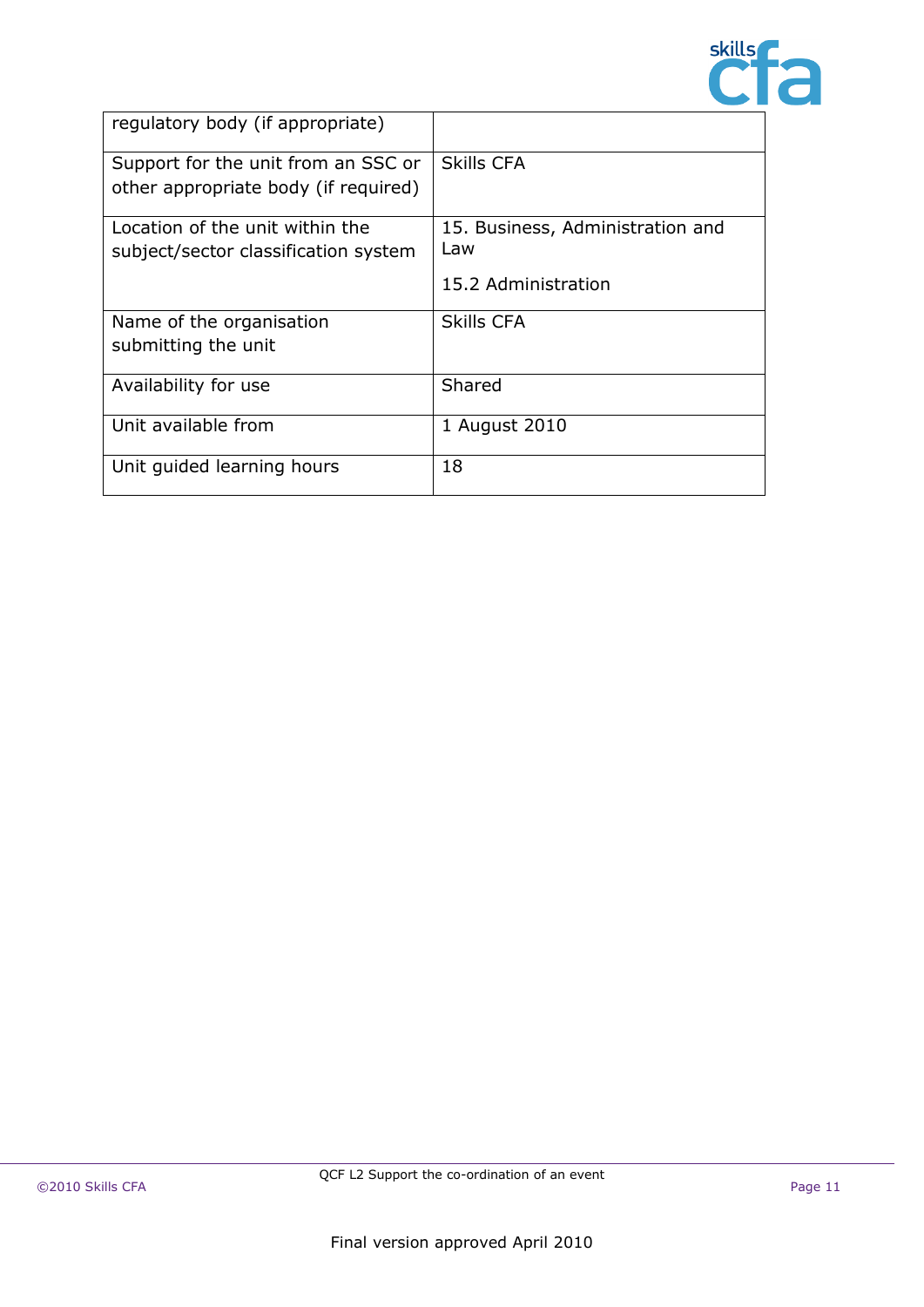

| <b>Title</b>                                                                   | Co-ordinate an event            |                                                                                                                                                                                                                                                                                                                                                                                                                                                                                                                                                                                                                                                                                                                                                                                                                                               |
|--------------------------------------------------------------------------------|---------------------------------|-----------------------------------------------------------------------------------------------------------------------------------------------------------------------------------------------------------------------------------------------------------------------------------------------------------------------------------------------------------------------------------------------------------------------------------------------------------------------------------------------------------------------------------------------------------------------------------------------------------------------------------------------------------------------------------------------------------------------------------------------------------------------------------------------------------------------------------------------|
| <b>Skills CFA Unit</b><br>No.                                                  | Q321                            |                                                                                                                                                                                                                                                                                                                                                                                                                                                                                                                                                                                                                                                                                                                                                                                                                                               |
| <b>WBA Unit No.</b>                                                            | Y/601/2541                      |                                                                                                                                                                                                                                                                                                                                                                                                                                                                                                                                                                                                                                                                                                                                                                                                                                               |
| Level                                                                          | 3                               |                                                                                                                                                                                                                                                                                                                                                                                                                                                                                                                                                                                                                                                                                                                                                                                                                                               |
| <b>Credit Value</b>                                                            | $-34$                           |                                                                                                                                                                                                                                                                                                                                                                                                                                                                                                                                                                                                                                                                                                                                                                                                                                               |
| <b>GLH</b>                                                                     | 30                              |                                                                                                                                                                                                                                                                                                                                                                                                                                                                                                                                                                                                                                                                                                                                                                                                                                               |
| <b>Learning Outcomes</b>                                                       |                                 | <b>Assessment Criteria</b>                                                                                                                                                                                                                                                                                                                                                                                                                                                                                                                                                                                                                                                                                                                                                                                                                    |
| The learner will                                                               |                                 | The learner can                                                                                                                                                                                                                                                                                                                                                                                                                                                                                                                                                                                                                                                                                                                                                                                                                               |
| 1. Understand the role of an event<br>co-ordinator in managing an<br>the brief | event to meet the objectives of | 1.1 Explain the responsibilities of an<br>event co-ordinator<br>1.2 Describe the purpose of<br>agreeing a plan that meets the<br>objectives of the event brief                                                                                                                                                                                                                                                                                                                                                                                                                                                                                                                                                                                                                                                                                |
| 2. Understand the activities<br>event                                          | required when co-ordinating an  | 2.1 Explain the role of the event co-<br>ordinator during the event for:<br>a) all delegate provision and<br>needs, b) meeting relevant<br>health, safety<br>and security requirements<br>c) observing legal and<br>organisational requirements<br>for contracts<br>d) co-ordinating resources and<br>the use of event materials<br>e) liaising with the venue and<br>supporting team during an<br>event to make sure all<br>requirements are met and<br>roles are carried out<br>f) resolving problems<br>g) overseeing the work of key<br>staff<br>2.2 Explain the role of an event co-<br>ordinator after an event for:<br>a) clearing and vacating the<br>venue<br>b) organising follow up papers<br>and activities, if required<br>c) reconciling accounts to<br>budget<br>d) evaluating an event and the<br>methods that can be used to |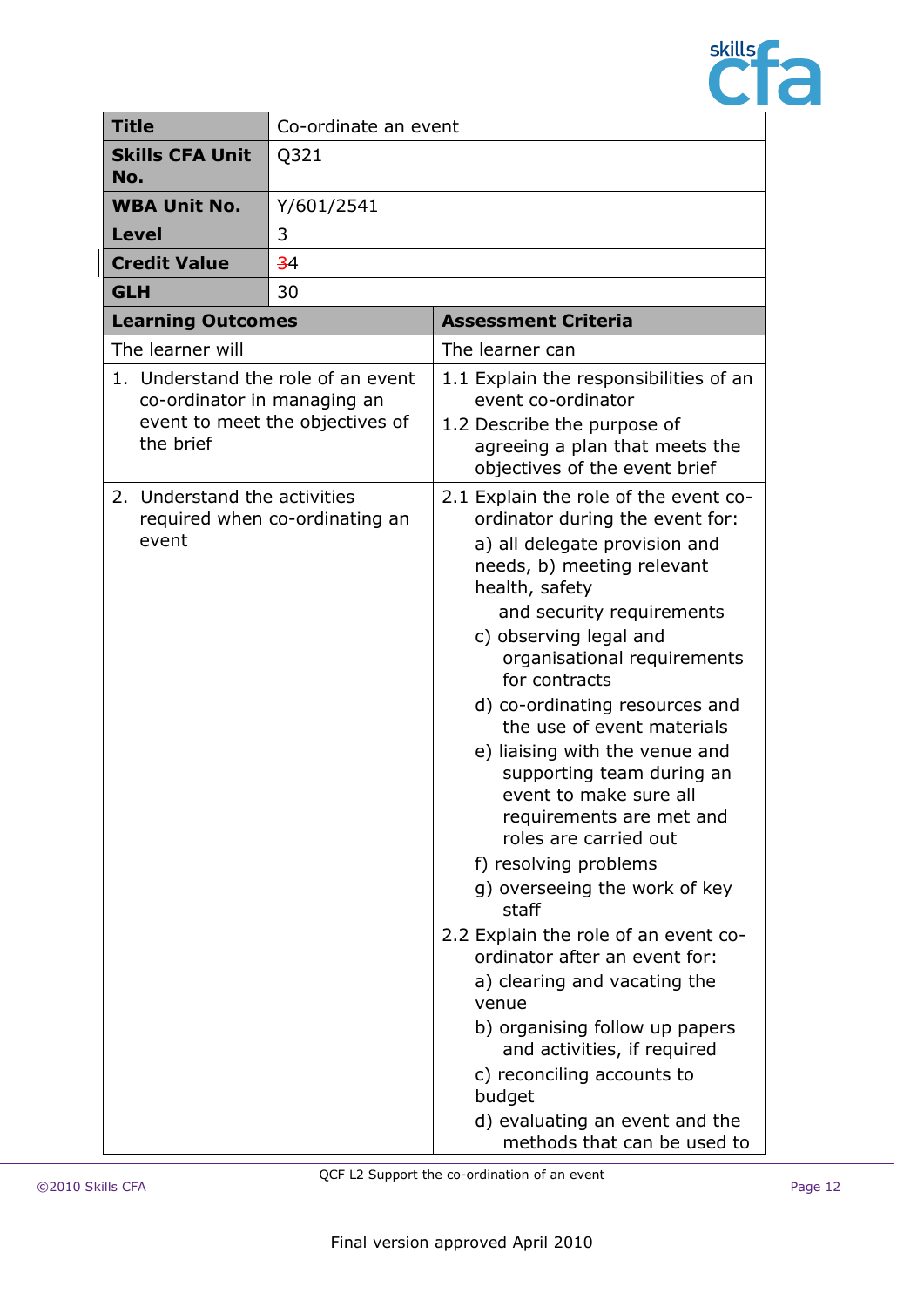

|                                    | do this                                                                                                                 |
|------------------------------------|-------------------------------------------------------------------------------------------------------------------------|
| 3. Be able to co-ordinate an event | 3.1 Prepare the venue and make<br>sure all necessary resources are<br>in place                                          |
|                                    | 3.2 Co-ordinate activities during an<br>event, in line with agreed plans                                                |
|                                    | 3.3 Help delegates to feel welcome                                                                                      |
|                                    | 3.4 Respond to delegates' needs<br>throughout an event                                                                  |
|                                    | 3.5 Resolve problems, as required                                                                                       |
|                                    | 3.6 Oversee the work of key staff<br>during the event                                                                   |
|                                    | 3.7 Monitor compliance with<br>relevant health, safety and<br>security requirements                                     |
|                                    | 3.8 Liaise with the management of<br>the venue to make sure facility<br>resources are in place                          |
|                                    | 3.9 Arrange clearing, and vacating<br>the venue according to the<br>terms of the contract                               |
|                                    | 3.10 Prepare and circulate papers,<br>or complete other follow up<br>actions following the event, if<br>required        |
|                                    | 3.11 Reconcile accounts to budget,<br>if required                                                                       |
|                                    | 3.12 Evaluate an event identifying<br>recommendations and passing<br>these on to relevant<br>colleagues, where relevant |
|                                    | 3.13 Agree key learning points and<br>use these to improve the<br>running of future events                              |

| <b>Additional Information about the unit</b>                                                             |                                                               |  |
|----------------------------------------------------------------------------------------------------------|---------------------------------------------------------------|--|
| Unit purpose and aim(s)                                                                                  | This unit is about co-ordinating the<br>delivery of an event. |  |
| Unit expiry date                                                                                         | 31 December 2013                                              |  |
| Details of the relationship between<br>the unit and relevant national<br>occupational standards or other | <b>Skills CFA</b>                                             |  |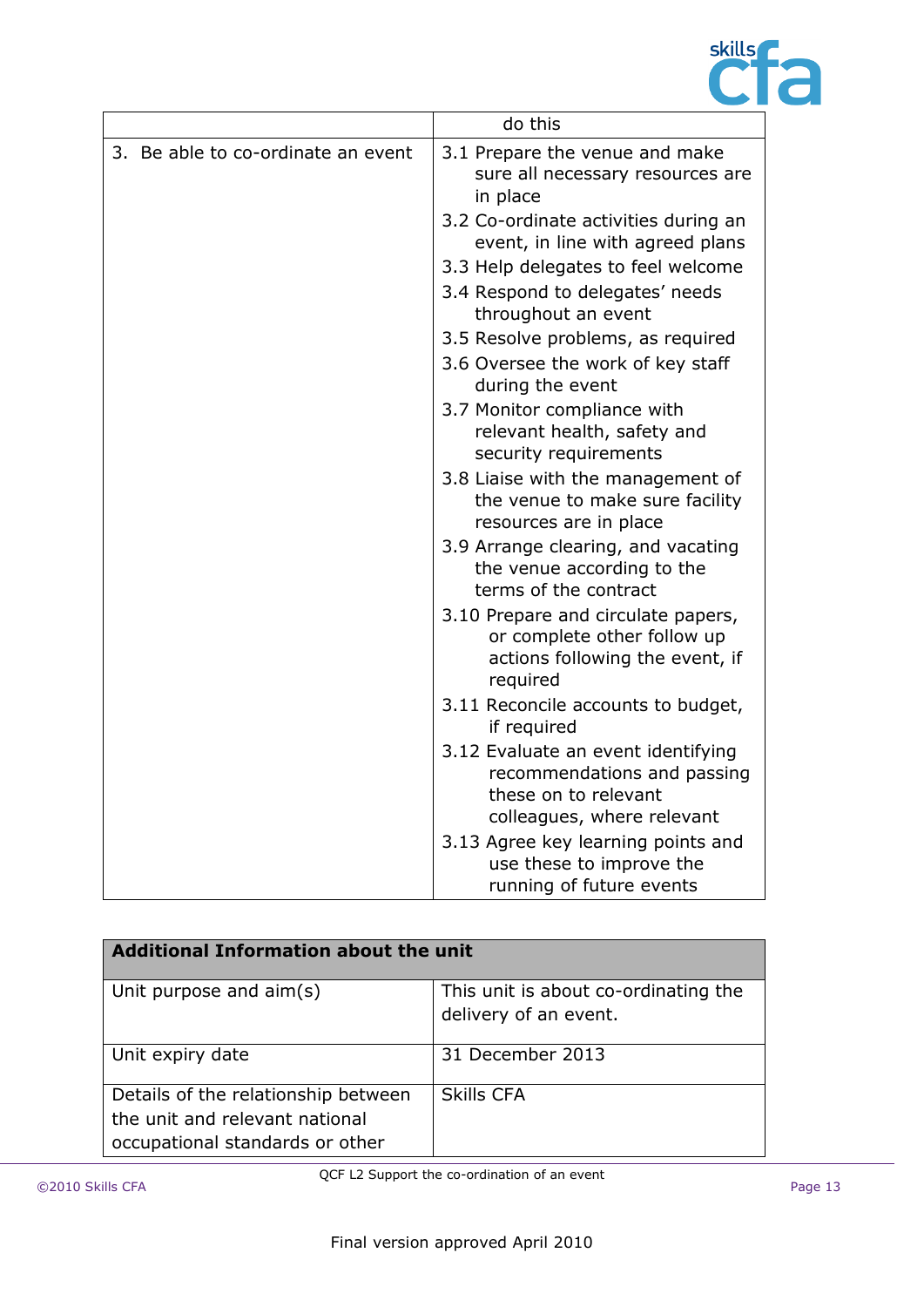

| professional standards or curricula<br>(if appropriate)                                             |                                                                |
|-----------------------------------------------------------------------------------------------------|----------------------------------------------------------------|
| Assessment requirements or<br>guidance specified by a sector or<br>regulatory body (if appropriate) | Assessment Strategy                                            |
| Support for the unit from an SSC or<br>other appropriate body (if required)                         | <b>Skills CFA</b>                                              |
| Location of the unit within the<br>subject/sector classification system                             | 15. Business, Administration and<br>Law<br>15.2 Administration |
| Name of the organisation<br>submitting the unit                                                     | <b>Skills CFA</b>                                              |
| Availability for use                                                                                | Shared                                                         |
| Unit available from                                                                                 | 1 August 2010                                                  |
| Unit guided learning hours                                                                          | 25                                                             |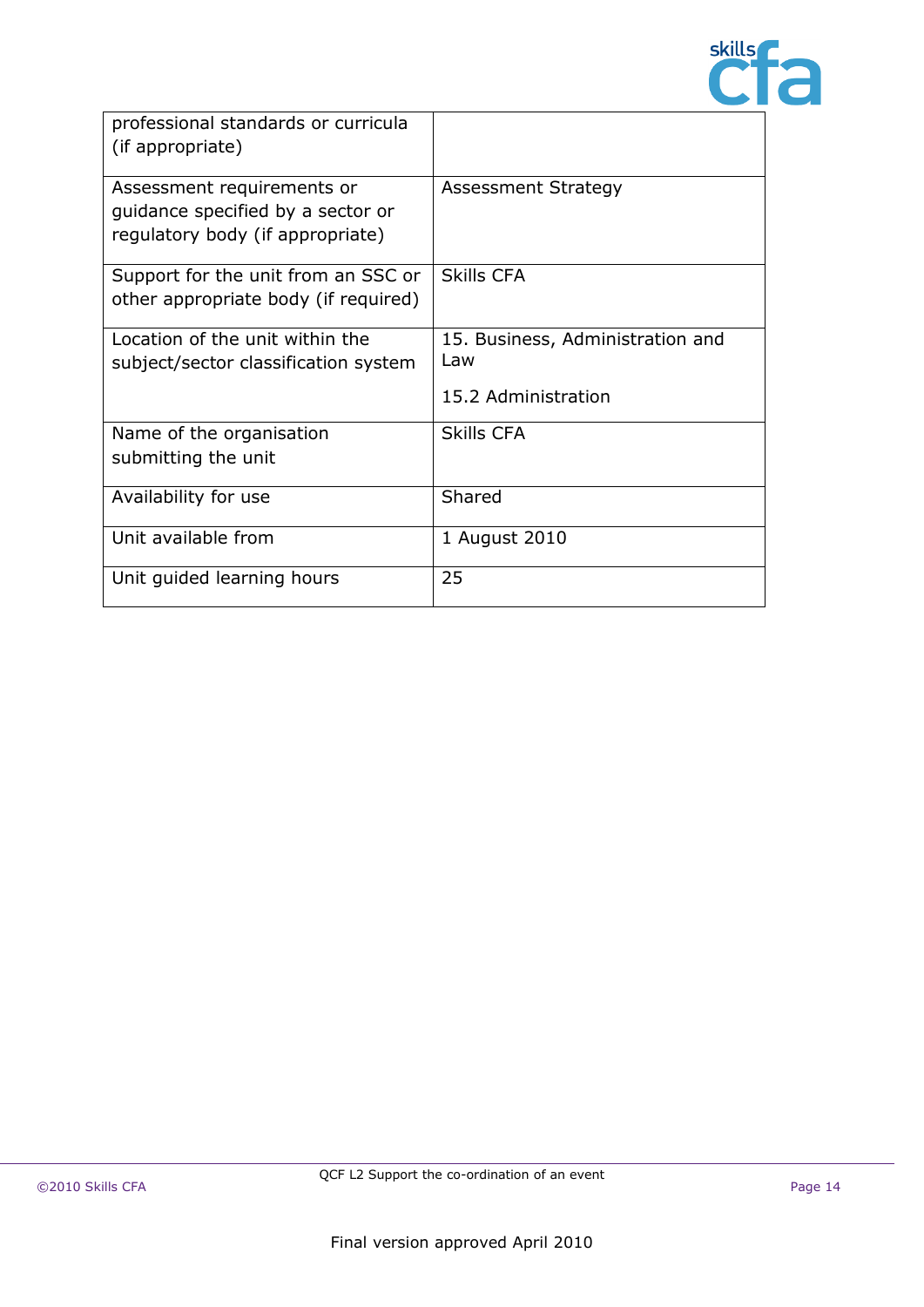

| <b>Title</b>                                                               | accommodation                    | Evaluate the organisation of business travel or                                                                                                                                                                                                                                                                                                                                                                                                                                                                     |
|----------------------------------------------------------------------------|----------------------------------|---------------------------------------------------------------------------------------------------------------------------------------------------------------------------------------------------------------------------------------------------------------------------------------------------------------------------------------------------------------------------------------------------------------------------------------------------------------------------------------------------------------------|
| <b>Skills CFA Unit</b><br>No.                                              | Q324                             |                                                                                                                                                                                                                                                                                                                                                                                                                                                                                                                     |
| <b>WBA Unit No.</b>                                                        | K/601/2544                       |                                                                                                                                                                                                                                                                                                                                                                                                                                                                                                                     |
| <b>Level</b>                                                               | 3                                |                                                                                                                                                                                                                                                                                                                                                                                                                                                                                                                     |
| <b>Credit Value</b>                                                        | $\overline{2}$                   |                                                                                                                                                                                                                                                                                                                                                                                                                                                                                                                     |
| <b>GLH</b>                                                                 | 10                               |                                                                                                                                                                                                                                                                                                                                                                                                                                                                                                                     |
| <b>Learning Outcomes</b>                                                   |                                  | <b>Assessment Criteria</b>                                                                                                                                                                                                                                                                                                                                                                                                                                                                                          |
| The learner will                                                           |                                  | The learner can                                                                                                                                                                                                                                                                                                                                                                                                                                                                                                     |
| 1. Understand the purpose and<br>travel or accommodation<br>arrangements   | processes of evaluating business | 1.1 Describe different criteria that<br>may be used to evaluate<br>arrangements for business<br>travel or accommodation<br>1.2 Explain the benefits of<br>evaluating business travel or<br>accommodation arrangements<br>for individuals and organisations                                                                                                                                                                                                                                                          |
| 2. Be able to evaluate business<br>travel or accommodation<br>arrangements |                                  | 2.1 Use records of business travel<br>and accommodation<br>arrangements made and<br>services used and assess their<br>effectiveness<br>2.2 Use feedback from a traveller(s)<br>to assess the effectiveness of<br>business travel and<br>accommodation arrangements<br>made and services used<br>2.3 Record outcomes of evaluations<br>to inform future service<br>expectations<br>2.4 Make recommendations to the<br>appropriate people to update<br>business travel or<br>accommodation policies and<br>procedures |

| <b>Additional Information about the unit</b> |                                                                                                                                                   |
|----------------------------------------------|---------------------------------------------------------------------------------------------------------------------------------------------------|
| Unit purpose and aim(s)                      | This unit is about evaluating the<br>effectiveness of processes, services,<br>etc involved in the delivery of<br>business travel or accommodation |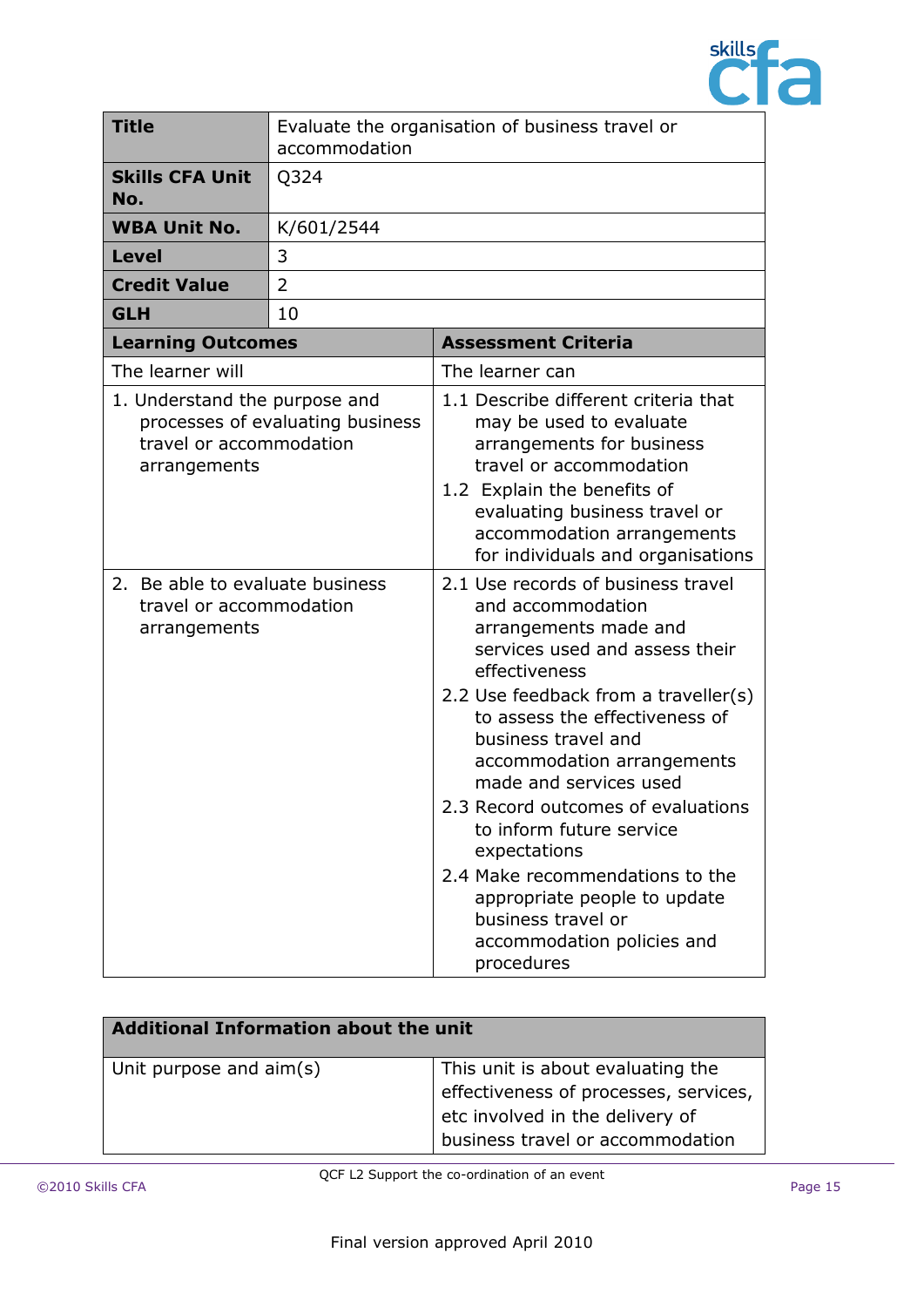

|                                                                                                                                                                     | arrangements.                                                  |
|---------------------------------------------------------------------------------------------------------------------------------------------------------------------|----------------------------------------------------------------|
| Unit expiry date                                                                                                                                                    | 31 December 2013                                               |
| Details of the relationship between<br>the unit and relevant national<br>occupational standards or other<br>professional standards or curricula<br>(if appropriate) | <b>Skills CFA</b>                                              |
| Assessment requirements or<br>quidance specified by a sector or<br>regulatory body (if appropriate)                                                                 | <b>Assessment Strategy</b>                                     |
| Support for the unit from an SSC or<br>other appropriate body (if required)                                                                                         | <b>Skills CFA</b>                                              |
| Location of the unit within the<br>subject/sector classification system                                                                                             | 15. Business, Administration and<br>Law<br>15.2 Administration |
| Name of the organisation<br>submitting the unit                                                                                                                     | <b>Skills CFA</b>                                              |
| Availability for use                                                                                                                                                | Shared                                                         |
| Unit available from                                                                                                                                                 | 1 August 2010                                                  |
| Unit guided learning hours                                                                                                                                          | 10                                                             |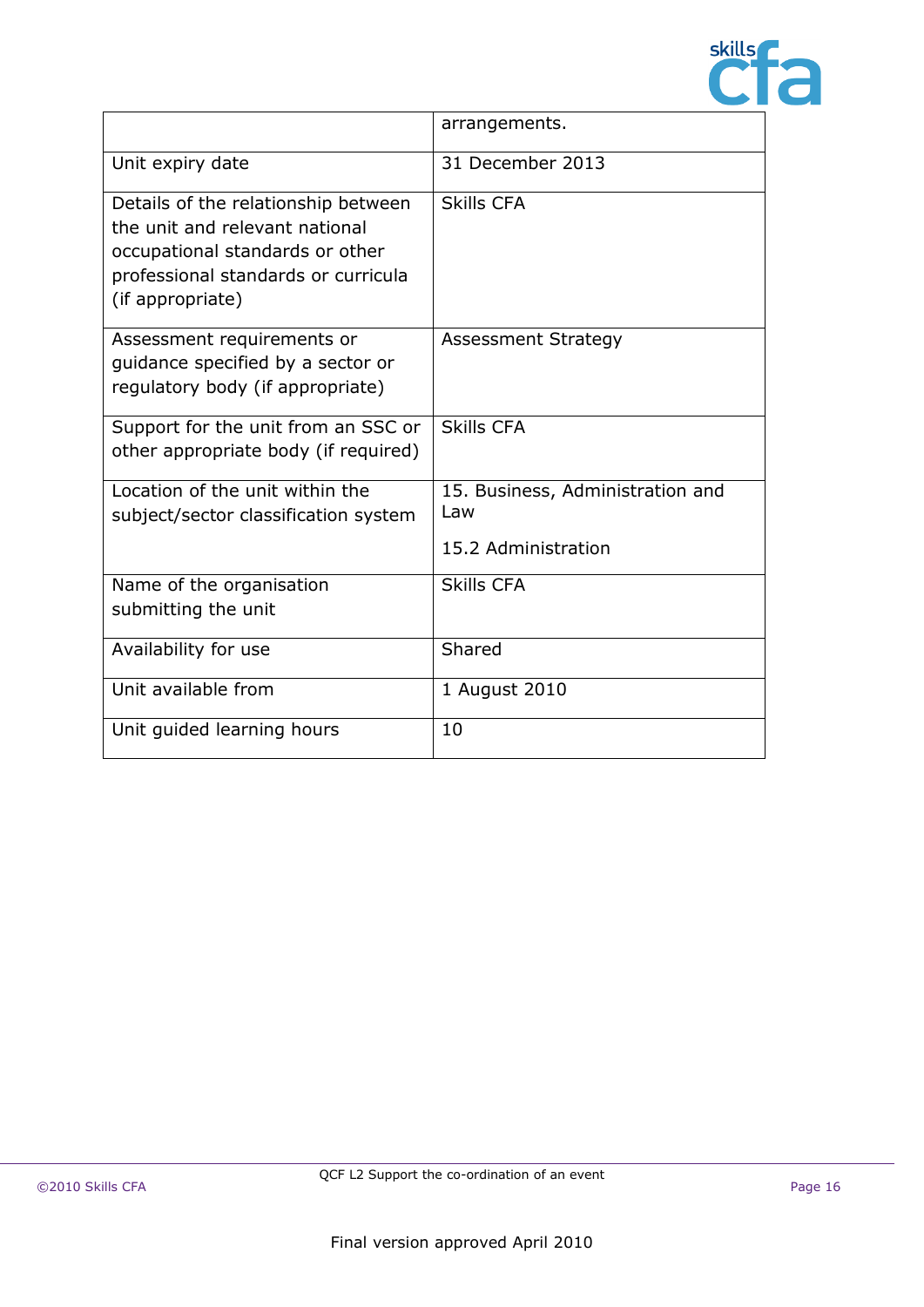

| <b>Title</b>                  | Organise business travel or accommodation                                                                                           |                                                                                                                                                                                                                                                                                                                                                                                                                                                                                                                                                                                                                                                                                                                                                                                                                                                                                                                                                                                                                                 |
|-------------------------------|-------------------------------------------------------------------------------------------------------------------------------------|---------------------------------------------------------------------------------------------------------------------------------------------------------------------------------------------------------------------------------------------------------------------------------------------------------------------------------------------------------------------------------------------------------------------------------------------------------------------------------------------------------------------------------------------------------------------------------------------------------------------------------------------------------------------------------------------------------------------------------------------------------------------------------------------------------------------------------------------------------------------------------------------------------------------------------------------------------------------------------------------------------------------------------|
| <b>Skills CFA Unit</b><br>No. | Q323                                                                                                                                |                                                                                                                                                                                                                                                                                                                                                                                                                                                                                                                                                                                                                                                                                                                                                                                                                                                                                                                                                                                                                                 |
| <b>WBA Unit No.</b>           | H/601/2543                                                                                                                          |                                                                                                                                                                                                                                                                                                                                                                                                                                                                                                                                                                                                                                                                                                                                                                                                                                                                                                                                                                                                                                 |
| <b>Level</b>                  | 3                                                                                                                                   |                                                                                                                                                                                                                                                                                                                                                                                                                                                                                                                                                                                                                                                                                                                                                                                                                                                                                                                                                                                                                                 |
| <b>Credit Value</b>           | 5                                                                                                                                   |                                                                                                                                                                                                                                                                                                                                                                                                                                                                                                                                                                                                                                                                                                                                                                                                                                                                                                                                                                                                                                 |
| <b>GLH</b>                    | 20                                                                                                                                  |                                                                                                                                                                                                                                                                                                                                                                                                                                                                                                                                                                                                                                                                                                                                                                                                                                                                                                                                                                                                                                 |
| <b>Learning Outcomes</b>      |                                                                                                                                     | <b>Assessment Criteria</b>                                                                                                                                                                                                                                                                                                                                                                                                                                                                                                                                                                                                                                                                                                                                                                                                                                                                                                                                                                                                      |
| The learner will              |                                                                                                                                     | The learner can                                                                                                                                                                                                                                                                                                                                                                                                                                                                                                                                                                                                                                                                                                                                                                                                                                                                                                                                                                                                                 |
| 1. Understand the range of    | information, requirements and<br>procedures that may be needed<br>for all types of business travel or<br>accommodation arrangements | 1.1 Explain the purpose and<br>benefits of agreeing the brief<br>and budget of travel or<br>accommodation arrangements<br>with traveller(s)<br>1.2 Explain how to organise<br>business travel or<br>accommodation to meet<br>expectations<br>1.3 The sources of information and<br>facilities that are used to make<br>travel or accommodation<br>arrangements<br>1.4 Describe the main types of<br>business travel or<br>accommodation arrangements<br>that can be made, including<br>those requiring additional<br>specialist documents and<br>facilities<br>1.5 How to obtain best value for<br>money when making travel or<br>accommodation arrangements<br>1.6 Explain procedures for obtaining<br>specific information, facilities or<br>documents for<br>a) payment facilities and foreign<br>currency, if required<br>b) insurance and health<br>precautions, if required<br>c) visas, and passport<br>requirements, if required<br>d) security and emergencies, if<br>required<br>1.7 How to keep records of travel or |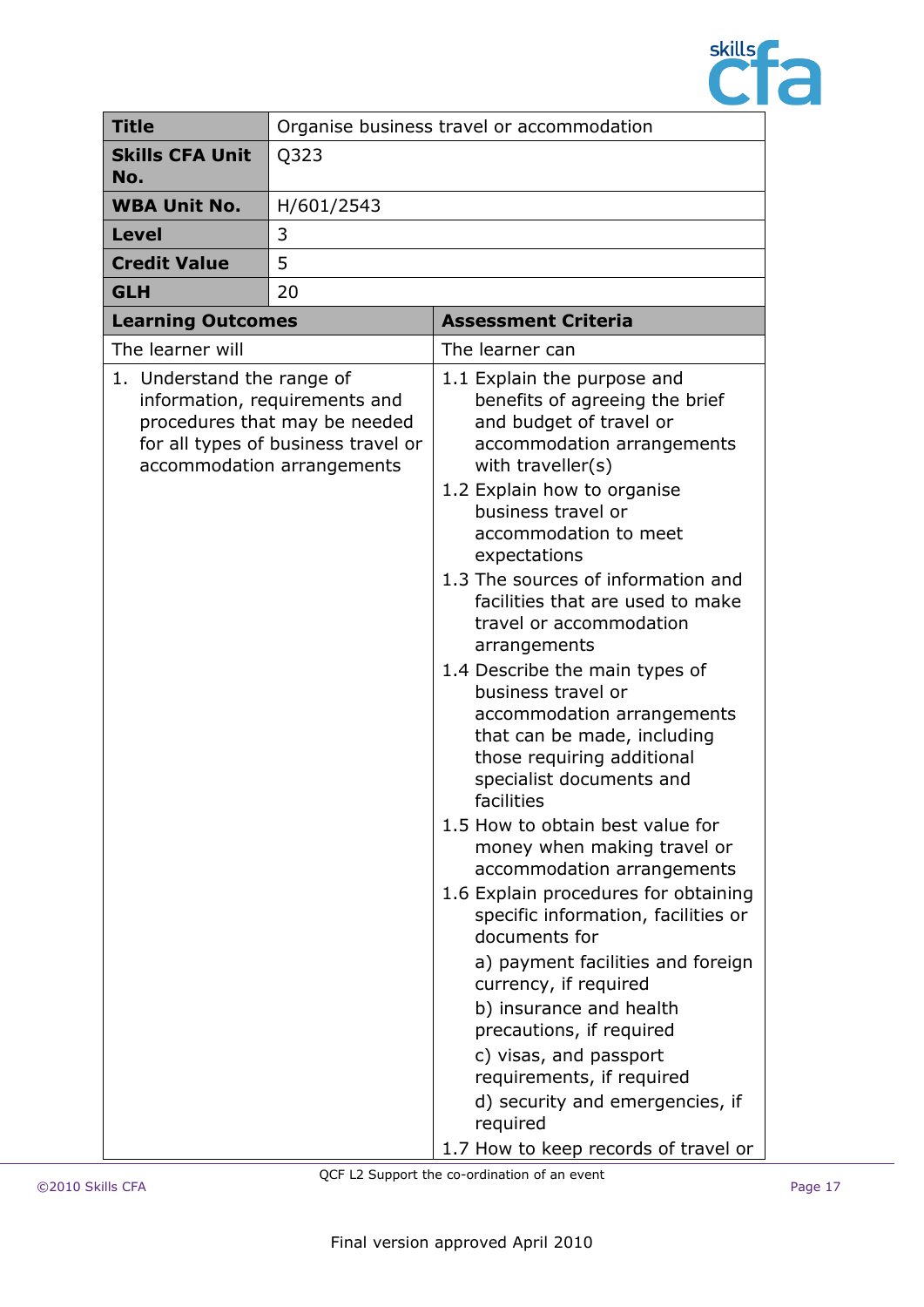

|                                                                                                                                             | accommodation arrangements,<br>including financial records<br>1.8 The types of information that<br>are confidential and how to<br>store them in line with current<br>legislation                                                                                                                                                                                                                                                                                                                                                                                                                                                                                                                                                                                                                                                                                                                                                                                                   |
|---------------------------------------------------------------------------------------------------------------------------------------------|------------------------------------------------------------------------------------------------------------------------------------------------------------------------------------------------------------------------------------------------------------------------------------------------------------------------------------------------------------------------------------------------------------------------------------------------------------------------------------------------------------------------------------------------------------------------------------------------------------------------------------------------------------------------------------------------------------------------------------------------------------------------------------------------------------------------------------------------------------------------------------------------------------------------------------------------------------------------------------|
| 2. Understand the types of<br>problems that may occur with<br>business travel or<br>accommodation arrangements<br>and how to deal with them | 2.1 Describe problems that may<br>occur when making<br>arrangements for business<br>travel or accommodation<br>2.2 Explain ways of resolving<br>problems that may arise                                                                                                                                                                                                                                                                                                                                                                                                                                                                                                                                                                                                                                                                                                                                                                                                            |
| 3. Be able to organise different<br>types of business travel or<br>accommodation arrangements                                               | 3.1 Agree the business travel or<br>accommodation brief and<br>budget with traveller(s)<br>3.2 Check draft itinerary and<br>schedule with a traveller(s)<br>3.3 Research suitable business<br>travel or accommodation<br>options<br>3.4 Make business travel<br>arrangements or book<br>accommodation, to brief and<br>budget, obtaining best value for<br>money<br>3.5 Make necessary payments or<br>arrange payment facilities<br>3.6 Make additional arrangements<br>for international travel and<br>accommodation, if required<br>3.7 Obtain confirmations and record<br>all details of arrangements<br>3.8 Collate all documents and other<br>items<br>3.9 Keep business travel items (if<br>required) safe and secure until<br>handed over<br>3.10 Provide traveller(s) with<br>itinerary and all required<br>information and documents, in<br>good time<br>3.11 Confirm with traveller(s) that<br>all items provided meet<br>requirements<br>3.12 Resolve problems that may |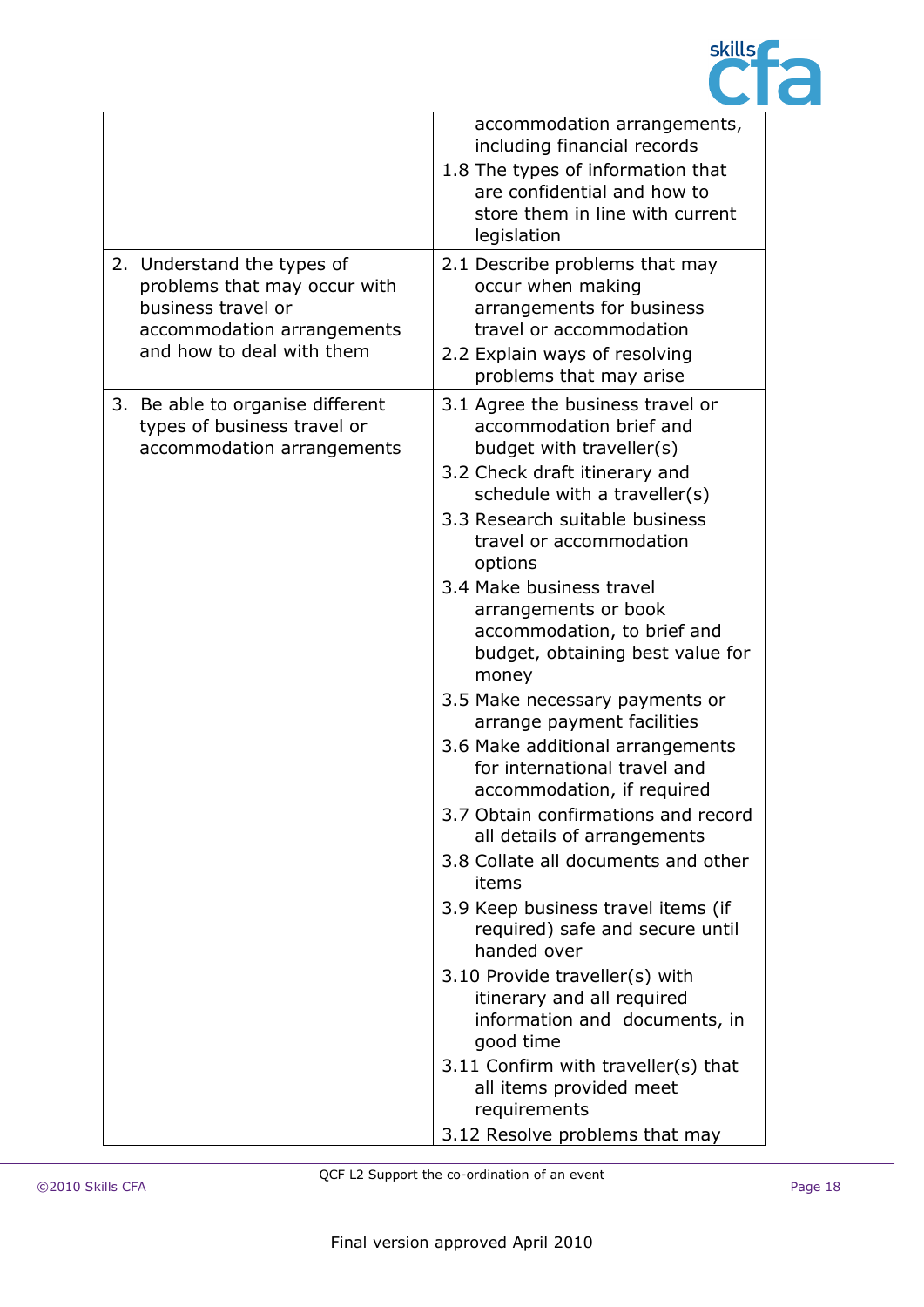

| . .<br>× | M.<br>M.<br>۰. |
|----------|----------------|

|                                                                                                                                                                     | <b>Additional Information about the unit</b>                                                                                            |  |
|---------------------------------------------------------------------------------------------------------------------------------------------------------------------|-----------------------------------------------------------------------------------------------------------------------------------------|--|
| Unit purpose and aim(s)                                                                                                                                             | This unit is about organising the<br>delivery of travel or accommodation<br>arrangements to meet the travellers<br>brief within budget. |  |
| Unit expiry date                                                                                                                                                    | 31 December 2013                                                                                                                        |  |
| Details of the relationship between<br>the unit and relevant national<br>occupational standards or other<br>professional standards or curricula<br>(if appropriate) | <b>Skills CFA</b>                                                                                                                       |  |
| Assessment requirements or<br>guidance specified by a sector or<br>regulatory body (if appropriate)                                                                 | <b>Assessment Strategy</b>                                                                                                              |  |
| Support for the unit from an SSC or<br>other appropriate body (if required)                                                                                         | <b>Skills CFA</b>                                                                                                                       |  |
| Location of the unit within the<br>subject/sector classification system                                                                                             | 15. Business, Administration and<br>Law<br>15.2 Administration                                                                          |  |
| Name of the organisation<br>submitting the unit                                                                                                                     | <b>Skills CFA</b>                                                                                                                       |  |
| Availability for use                                                                                                                                                | Shared                                                                                                                                  |  |
| Unit available from                                                                                                                                                 | 1 August 2010                                                                                                                           |  |
| Unit guided learning hours                                                                                                                                          | 30                                                                                                                                      |  |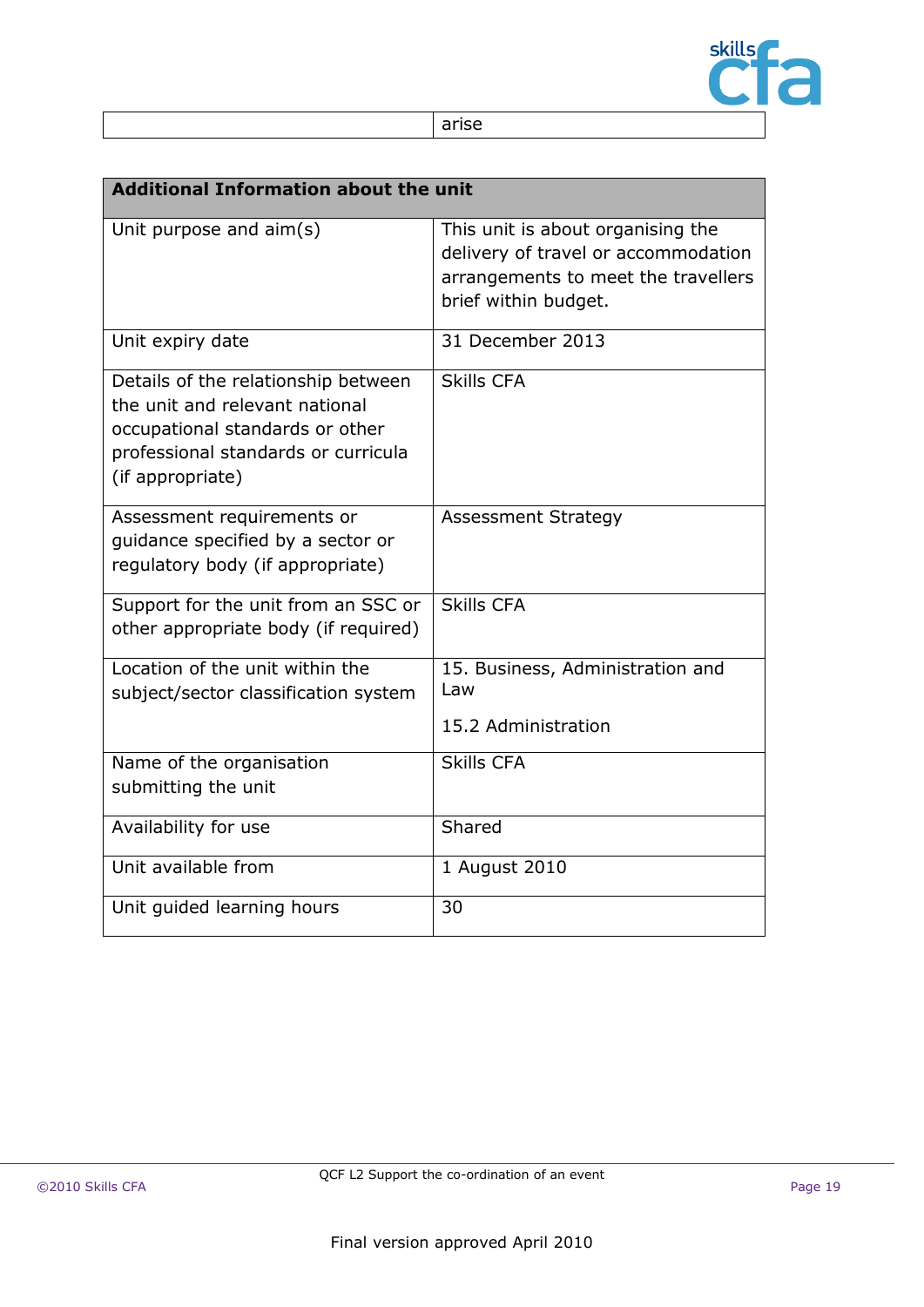

| <b>Title</b>                                     | Plan and organise an event        |                                                                                                                                                                                                                                                                                                                                                                                                                                                                                                                                                                                                        |
|--------------------------------------------------|-----------------------------------|--------------------------------------------------------------------------------------------------------------------------------------------------------------------------------------------------------------------------------------------------------------------------------------------------------------------------------------------------------------------------------------------------------------------------------------------------------------------------------------------------------------------------------------------------------------------------------------------------------|
| <b>Skills CFA Unit</b><br>No.                    | Q320                              |                                                                                                                                                                                                                                                                                                                                                                                                                                                                                                                                                                                                        |
| <b>WBA Unit No.</b>                              | R/601/2540                        |                                                                                                                                                                                                                                                                                                                                                                                                                                                                                                                                                                                                        |
| <b>Level</b>                                     | 3                                 |                                                                                                                                                                                                                                                                                                                                                                                                                                                                                                                                                                                                        |
| <b>Credit Value</b>                              | 4                                 |                                                                                                                                                                                                                                                                                                                                                                                                                                                                                                                                                                                                        |
| <b>GLH</b>                                       | 28                                |                                                                                                                                                                                                                                                                                                                                                                                                                                                                                                                                                                                                        |
| <b>Learning Outcomes</b>                         |                                   | <b>Assessment Criteria</b>                                                                                                                                                                                                                                                                                                                                                                                                                                                                                                                                                                             |
| The learner will                                 |                                   | The learner can                                                                                                                                                                                                                                                                                                                                                                                                                                                                                                                                                                                        |
| 1. Understand the role of an event               | organiser in planning an event    | 1.1 Explain the purpose and<br>benefits of planning an event<br>1.2 Explain the role of the event<br>organiser in:<br>a) meeting the objectives of the<br>event<br>b) agreeing a brief and budget<br>for the event<br>1.3 Identify and evaluate the types<br>of risks associated with events<br>and explain how to minimise<br>these<br>1.4 Explain the purpose and<br>benefits of a contingency plan<br>for an event<br>1.5 Describe the types of problems<br>that may occur when organising<br>an event and how to solve them<br>1.6 Categorise different types of<br>events and their main features |
| be made when planning and<br>organising an event | 2. Understand the arrangements to | 2.1 Explain the role of the event<br>organiser for<br>a) anticipating and planning for<br>all delegate provision and<br>needs before and during the<br>event, including investigating<br>and providing for any special<br>requirements<br>b) meeting relevant health,<br>safety and security<br>arrangements<br>c) meeting legal and<br>organisational requirements<br>for contracts                                                                                                                                                                                                                   |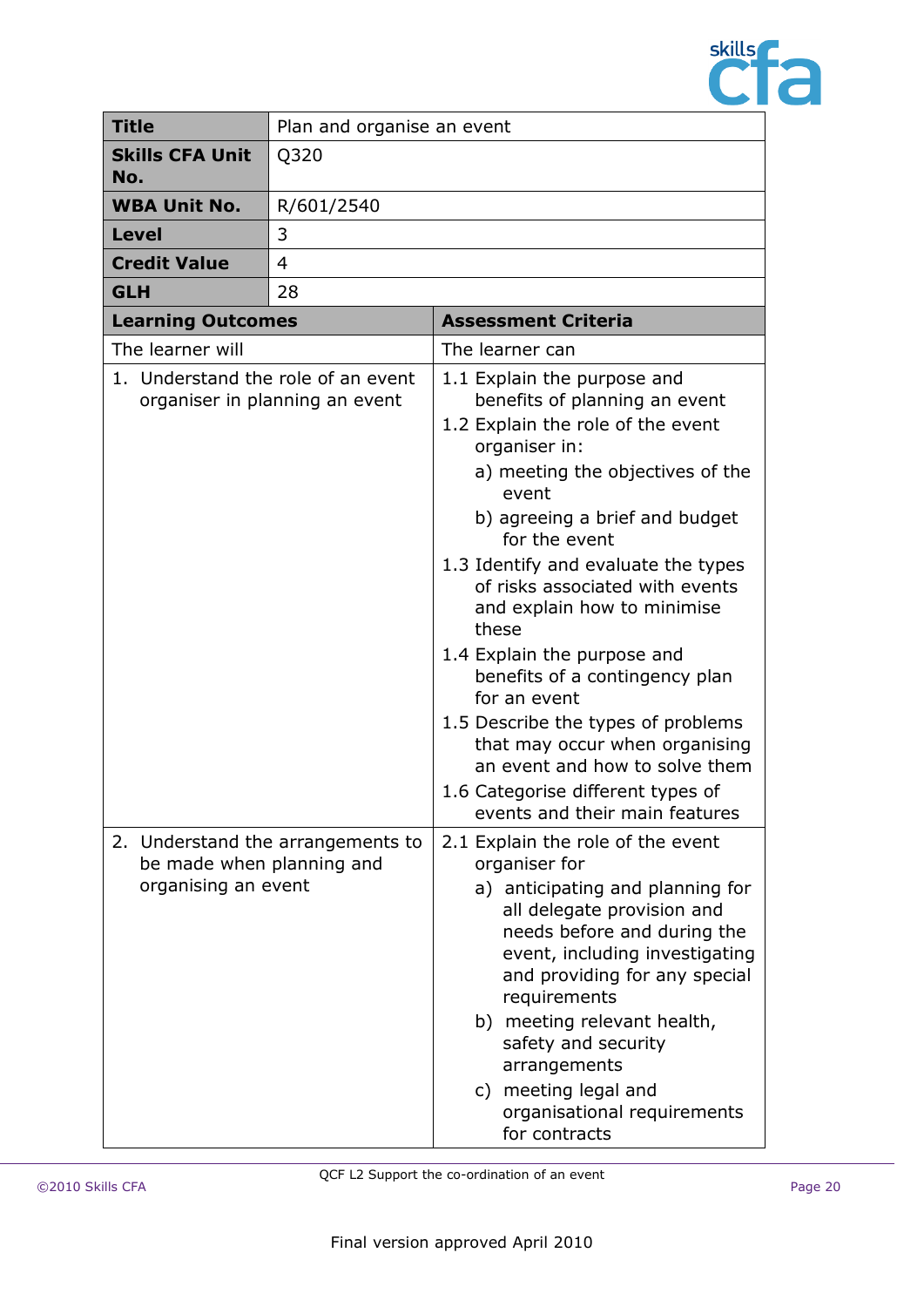

|                                                                                                      | d) organising resources and the<br>production of event materials<br>e) the types of activities and<br>resources that may be<br>needed during an event<br>f) liaison with the venue and<br>the supporting team to make<br>sure all requirements are<br>met and roles are<br>understood                                                                                                                                                                                                                                                                                                                                                                                                                     |
|------------------------------------------------------------------------------------------------------|-----------------------------------------------------------------------------------------------------------------------------------------------------------------------------------------------------------------------------------------------------------------------------------------------------------------------------------------------------------------------------------------------------------------------------------------------------------------------------------------------------------------------------------------------------------------------------------------------------------------------------------------------------------------------------------------------------------|
| 3. Understand the different types<br>of venues and resources needed<br>for different types of events | 3.1 Identify and evaluate different<br>types of venue in terms of<br>suitability for events and costs<br>3.2 Describe a range of resources<br>that may be needed for events<br>and illustrate how they may be<br>used<br>3.3 Identify examples, and explain<br>the purpose and benefits of<br>selection criteria when choosing<br>a venue and resources for an<br>event                                                                                                                                                                                                                                                                                                                                   |
| 4. Be able to plan and organise an<br>event                                                          | 4.1 Agree an event brief and budget<br>4.2 Agree a plan for an event, which<br>will meet agreed objectives and<br>address any identified risks and<br>contingencies<br>4.3 Identify and agree resources<br>and support needed for<br>organising an event<br>4.4 Agree requirements for<br>$v$ enue $(s)$<br>4.5 Identify venue and agree<br>costings<br>4.6 Liaise with the venue to confirm<br>event requirements and / or any<br>special delegate requirements<br>4.7 Agree requirements for<br>resources<br>4.8 Co-ordinate resources and<br>production of event materials<br>4.9 Make sure arrangements are in<br>place for the event to meet<br>relevant health, safety and<br>security requirements |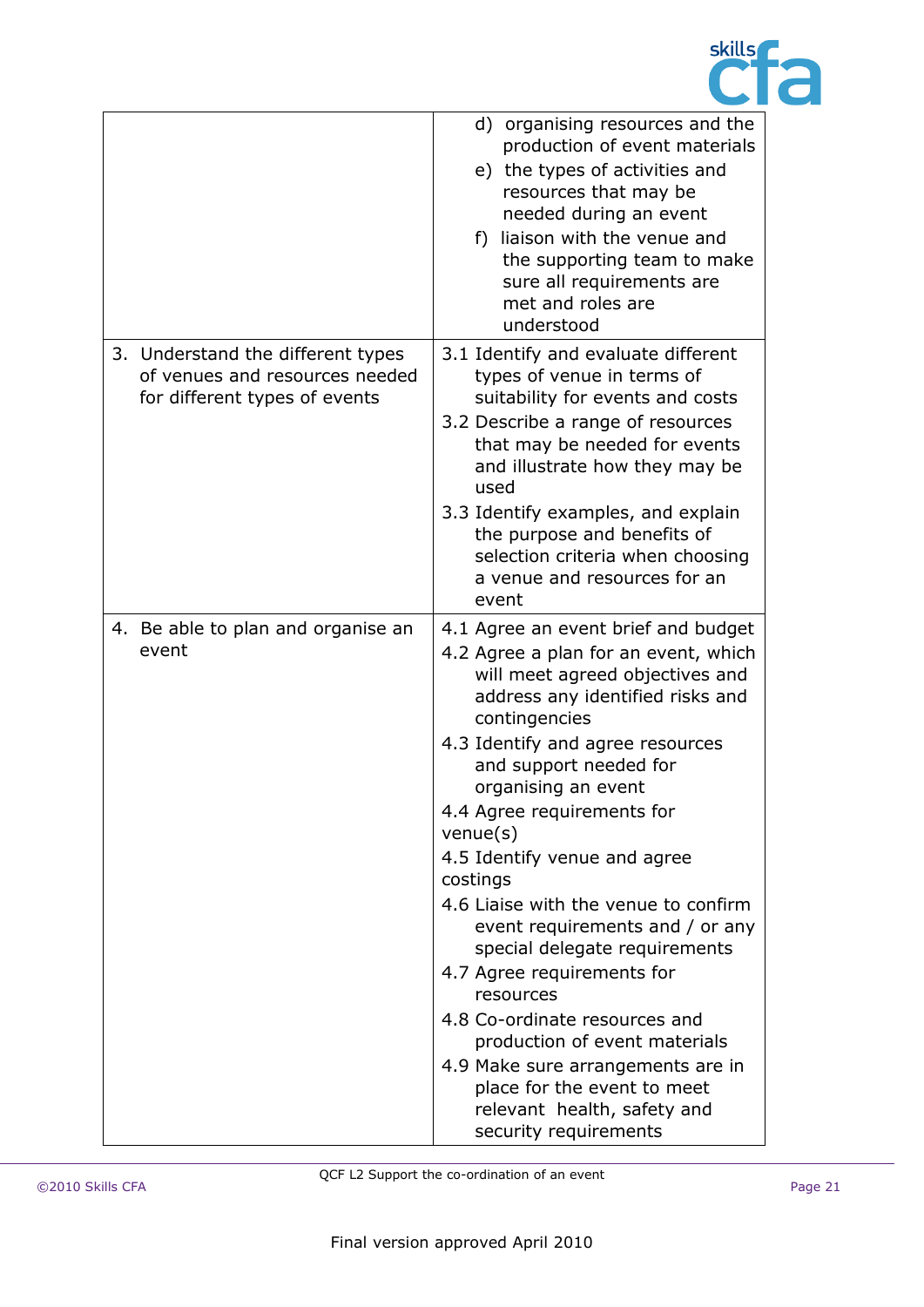

| 4.10 Make sure legal and<br>organisational requirements<br>for contracts are met                 |
|--------------------------------------------------------------------------------------------------|
| 4.11 Make sure that all those<br>involved are briefed and<br>trained to fulfil their roles       |
| 4.12 Delegate functions to the<br>event team as required                                         |
| 4.13 Make arrangements for<br>rehearsals to make sure the<br>event runs smoothly, if<br>required |
| 4.14 Make sure invitations are sent<br>out to delegates                                          |
| 4.15 Manage delegate responses                                                                   |
| 4.16 Prepare joining instructions<br>and event materials to be sent<br>to delegates              |

| <b>Additional Information about the unit</b>                                                                                                                        |                                                                |
|---------------------------------------------------------------------------------------------------------------------------------------------------------------------|----------------------------------------------------------------|
| Unit purpose and aim(s)                                                                                                                                             | This unit is about planning and<br>organising an event.        |
| Unit expiry date                                                                                                                                                    | 31 December 2013                                               |
| Details of the relationship between<br>the unit and relevant national<br>occupational standards or other<br>professional standards or curricula<br>(if appropriate) | <b>Skills CFA</b>                                              |
| Assessment requirements or<br>guidance specified by a sector or<br>regulatory body (if appropriate)                                                                 | <b>Assessment Strategy</b>                                     |
| Support for the unit from an SSC or<br>other appropriate body (if required)                                                                                         | <b>Skills CFA</b>                                              |
| Location of the unit within the<br>subject/sector classification system                                                                                             | 15. Business, Administration and<br>Law<br>15.2 Administration |
| Name of the organisation<br>submitting the unit                                                                                                                     | <b>Skills CFA</b>                                              |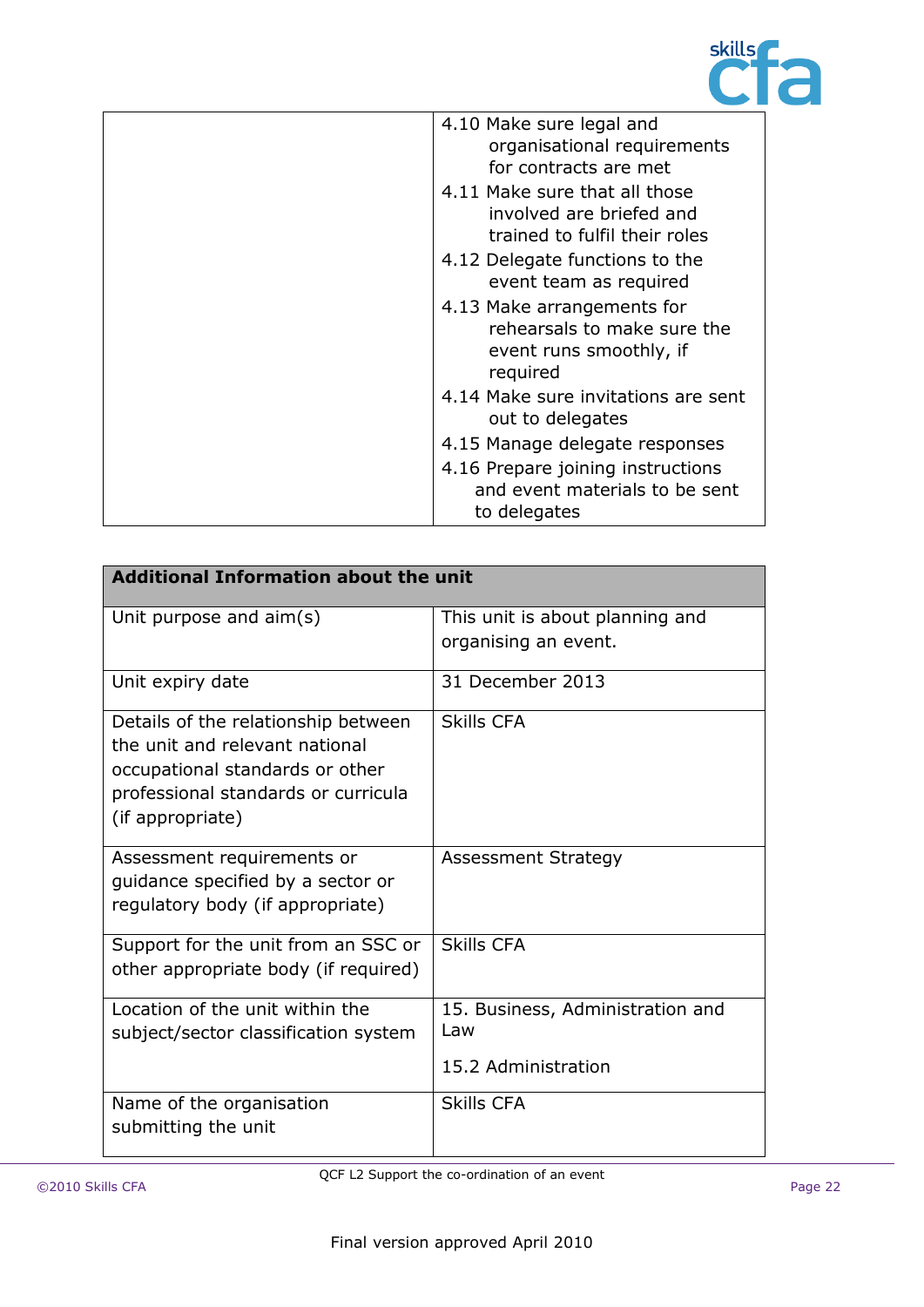

| Availability for use       | Shared        |
|----------------------------|---------------|
| Unit available from        | 1 August 2010 |
| Unit quided learning hours | 28            |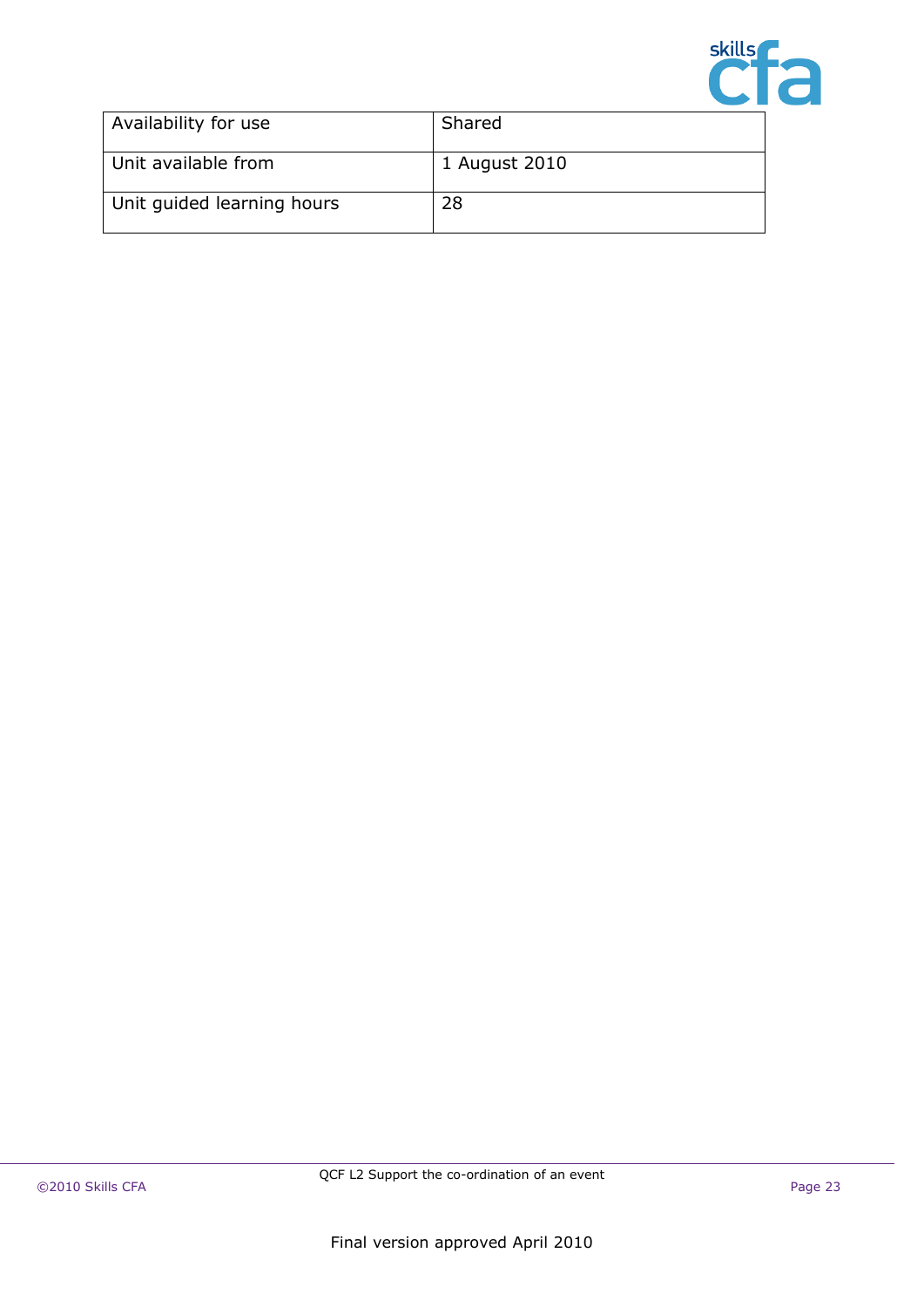

| <b>Title</b>                                              | Plan and organise meetings        |                                                                                                                                                                                                                                                                                                                                                                                                                                                                                                                                                                                                                                                                                                                                                                                                                                                                                                                                                                                                                                              |
|-----------------------------------------------------------|-----------------------------------|----------------------------------------------------------------------------------------------------------------------------------------------------------------------------------------------------------------------------------------------------------------------------------------------------------------------------------------------------------------------------------------------------------------------------------------------------------------------------------------------------------------------------------------------------------------------------------------------------------------------------------------------------------------------------------------------------------------------------------------------------------------------------------------------------------------------------------------------------------------------------------------------------------------------------------------------------------------------------------------------------------------------------------------------|
| <b>Skills CFA Unit</b><br>No.                             | Q322                              |                                                                                                                                                                                                                                                                                                                                                                                                                                                                                                                                                                                                                                                                                                                                                                                                                                                                                                                                                                                                                                              |
| <b>WBA Unit No.</b>                                       | D/601/2542                        |                                                                                                                                                                                                                                                                                                                                                                                                                                                                                                                                                                                                                                                                                                                                                                                                                                                                                                                                                                                                                                              |
| <b>Level</b>                                              | 3                                 |                                                                                                                                                                                                                                                                                                                                                                                                                                                                                                                                                                                                                                                                                                                                                                                                                                                                                                                                                                                                                                              |
| <b>Credit Value</b>                                       | 5                                 |                                                                                                                                                                                                                                                                                                                                                                                                                                                                                                                                                                                                                                                                                                                                                                                                                                                                                                                                                                                                                                              |
| <b>GLH</b>                                                | 25                                |                                                                                                                                                                                                                                                                                                                                                                                                                                                                                                                                                                                                                                                                                                                                                                                                                                                                                                                                                                                                                                              |
| <b>Learning Outcomes</b>                                  |                                   | <b>Assessment Criteria</b>                                                                                                                                                                                                                                                                                                                                                                                                                                                                                                                                                                                                                                                                                                                                                                                                                                                                                                                                                                                                                   |
| The learner will                                          |                                   | The learner can                                                                                                                                                                                                                                                                                                                                                                                                                                                                                                                                                                                                                                                                                                                                                                                                                                                                                                                                                                                                                              |
| 1. Understand the arrangements<br>and organising meetings | and actions required for planning | 1.1 Explain the role of the person<br>planning and organising a<br>meeting<br>1.2 Describe the different types of<br>meetings and their main<br>features<br>1.3 Explain how to plan meetings<br>that meet agreed aims and<br>objectives<br>1.4 Explain the purpose of agreeing<br>a brief for the meeting<br>1.5 Explain how to identify suitable<br>venues for different types of<br>meetings<br>1.6 Describe the types of resources<br>needed for different types of<br>meetings<br>1.7. Outline the main points that<br>should be covered by an agenda<br>and meeting papers<br>1.8 Explain the purpose of meeting<br>attendees' needs and special<br>requirements, and providing<br>them with information required<br>for meetings<br>1.9 Describe the health, safety and<br>security requirements that need<br>to be considered when<br>organising meetings<br>1.10 Explain the purpose and<br>benefits of briefing the chair<br>before a meeting<br>1.11 Explain the purpose of<br>welcoming and providing<br>suitable refreshments to |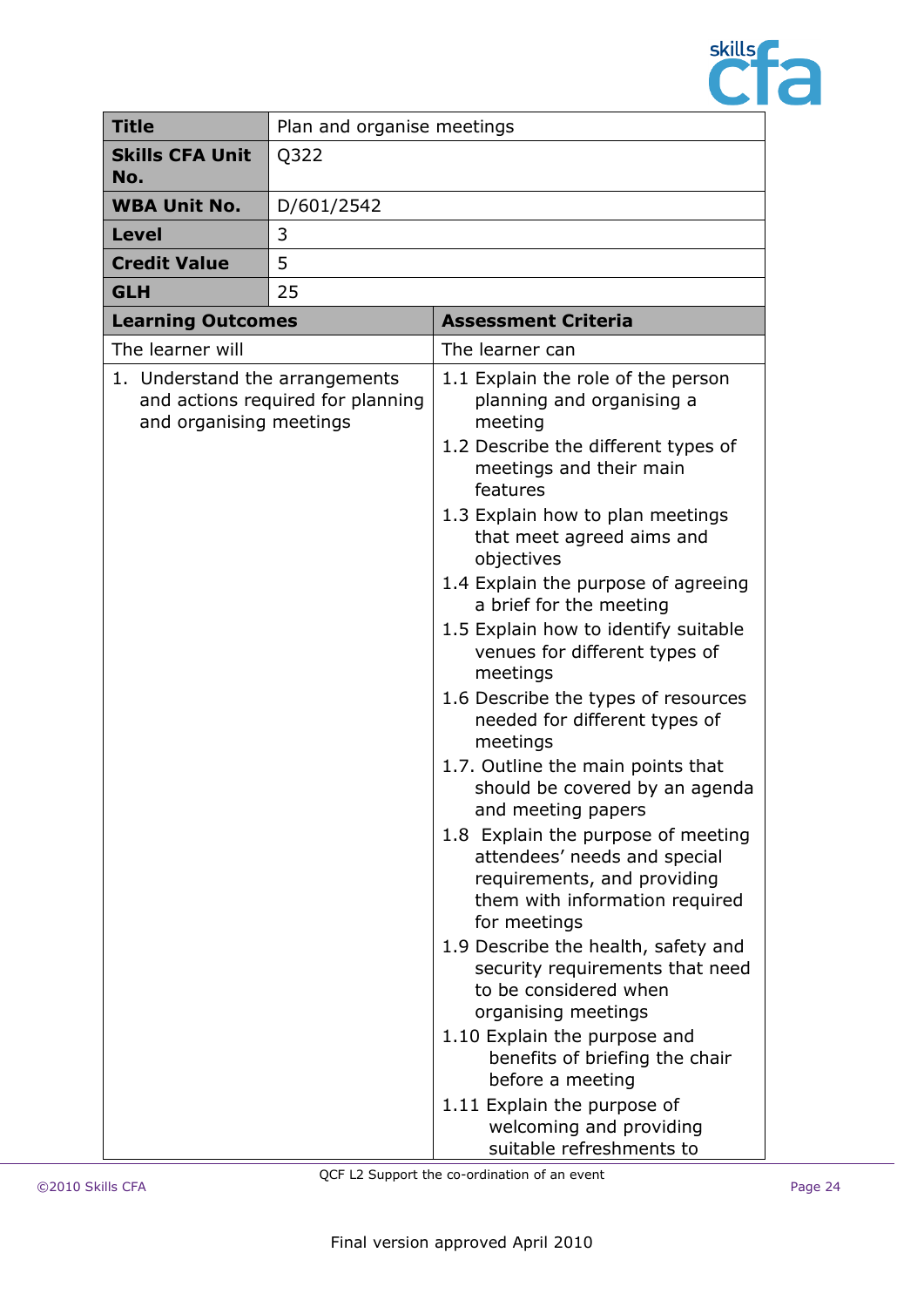

|                                            | attendees, if required                                                           |
|--------------------------------------------|----------------------------------------------------------------------------------|
|                                            | 1.12 Describe the types of                                                       |
|                                            | information, advice and<br>support that may be need to                           |
|                                            | be provided during a meeting                                                     |
|                                            | 1.13 Describe the types of problems                                              |
|                                            | that may occur during a<br>meeting and how to solve                              |
|                                            | them                                                                             |
|                                            | 1.14 Explain what should be                                                      |
|                                            | included in a record of a<br>meeting, and the purpose of                         |
|                                            | ensuring the record is accurate<br>and approved                                  |
|                                            | 1.15 Explain how to record actions<br>and follow up, if required                 |
|                                            | 1.16 Explain the purpose of                                                      |
|                                            | collecting and evaluating<br>participant feedback from the                       |
|                                            | meeting                                                                          |
|                                            | 1.17 Describe how to agree learning                                              |
|                                            | points to improve the<br>organisation of future                                  |
|                                            | meetings                                                                         |
| 2. Be able to prepare for a meeting        | 2.1 Agree and prepare the meeting<br>brief, checking with others, if<br>required |
|                                            | 2.2 Agree a budget for the meeting,<br>if required                               |
|                                            | 2.3 Prepare and agree an agenda<br>and meeting papers                            |
|                                            | 2.4 Organise and confirm venue,                                                  |
|                                            | equipment and catering<br>requirements, when necessary                           |
|                                            | 2.5 Invite attendees, confirm                                                    |
|                                            | attendance and identify any<br>special requirements                              |
|                                            | 2.6 Arrange catering, if required                                                |
|                                            | 2.7 Arrange the equipment and                                                    |
|                                            | layout of the room, if required                                                  |
|                                            | 2.8 Make sure the chair receives<br>appropriate briefing                         |
| 3. Be able to support running a<br>meeting | 3.1 Welcome attendees and offer<br>suitable refreshments (if<br>required)        |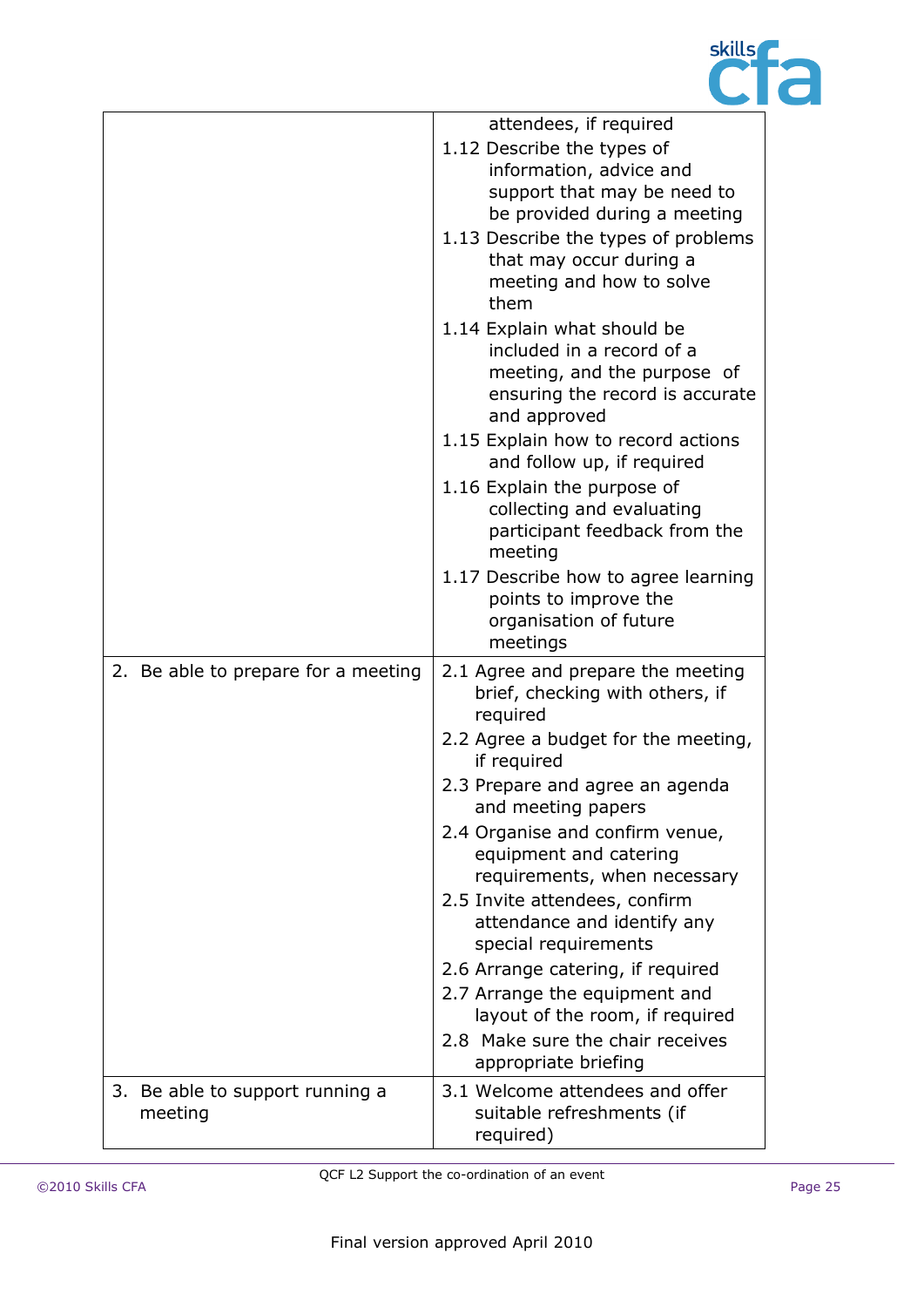

|                               | 3.2 Make sure attendees have full<br>set of papers<br>3.3 Make sure a person has been<br>nominated to take minutes, if<br>required<br>3.4 Provide information, advice and<br>support when required                                                                                                                                                                                                                                                                                                                                                                                                           |
|-------------------------------|--------------------------------------------------------------------------------------------------------------------------------------------------------------------------------------------------------------------------------------------------------------------------------------------------------------------------------------------------------------------------------------------------------------------------------------------------------------------------------------------------------------------------------------------------------------------------------------------------------------|
| 4. How to follow up a meeting | 4.1 Produce a record of the meeting<br>4.2 Seek approval for the meeting<br>record, amend as required<br>4.3 Respond to requests for<br>amendments and arrange<br>recirculation of a revised<br>meeting record<br>4.4 Follow up action points, if<br>required<br>4.5 Evaluate meeting<br>arrangements, and external<br>services where used<br>4.6 Evaluate participant feedback<br>from the meeting and share<br>results with relevant people,<br>where used<br>4.7 Summarise learning points and<br>use these to identify<br>improvements that can be made<br>to future meeting arrangements<br>and support |

| <b>Additional Information about the unit</b>                                                                                                                        |                                                                                                      |
|---------------------------------------------------------------------------------------------------------------------------------------------------------------------|------------------------------------------------------------------------------------------------------|
| Unit purpose and aim(s)                                                                                                                                             | This unit is about planning and<br>organising meetings to meet the<br>agreed purpose of the meeting. |
| Unit expiry date                                                                                                                                                    | 31 December 2013                                                                                     |
| Details of the relationship between<br>the unit and relevant national<br>occupational standards or other<br>professional standards or curricula<br>(if appropriate) | <b>Skills CFA</b>                                                                                    |
| Assessment requirements or<br>quidance specified by a sector or                                                                                                     | <b>Assessment Strategy</b>                                                                           |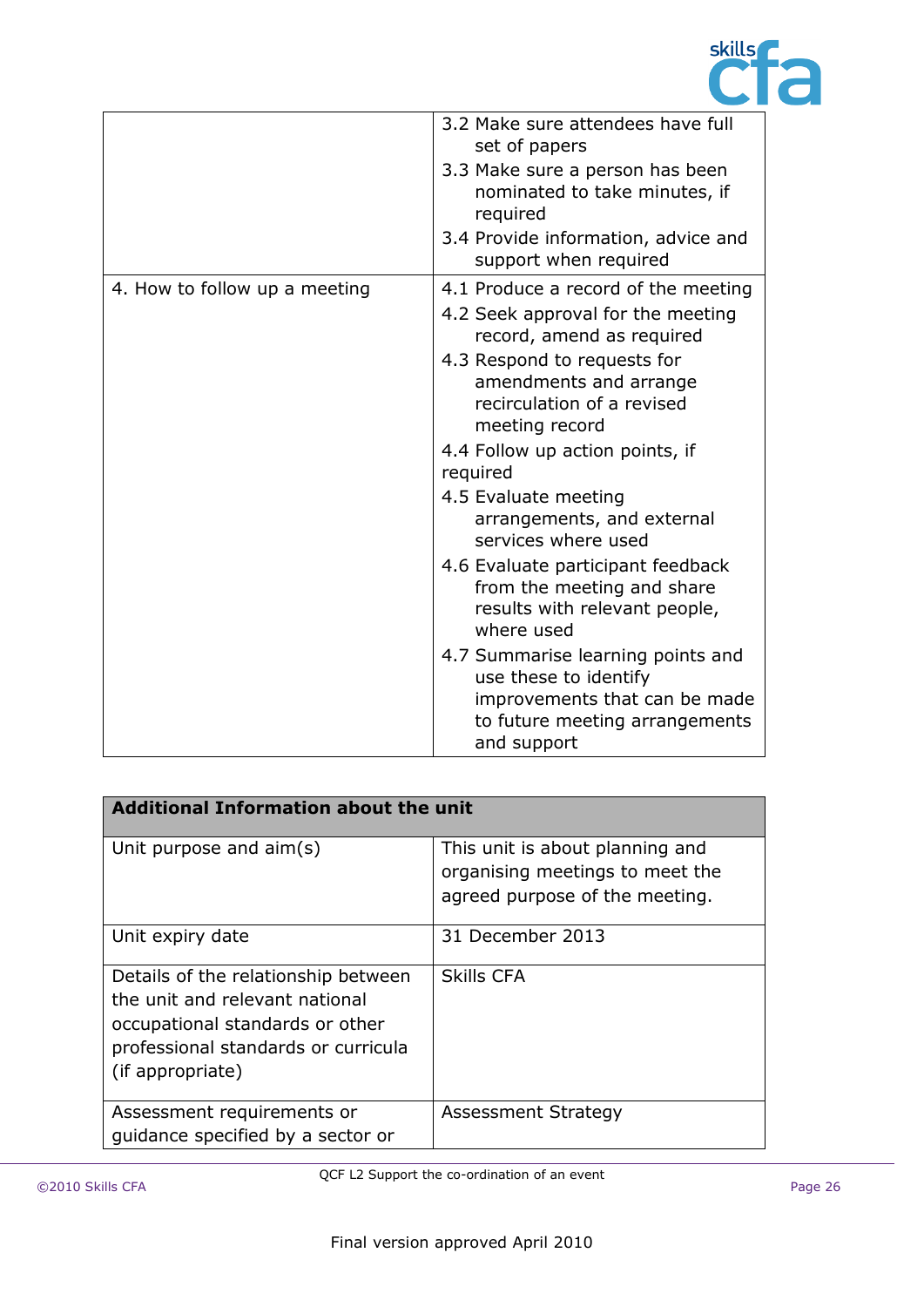

| regulatory body (if appropriate)     |                                  |
|--------------------------------------|----------------------------------|
| Support for the unit from an SSC or  | Skills CFA                       |
| other appropriate body (if required) |                                  |
| Location of the unit within the      | 15. Business, Administration and |
| subject/sector classification system | Law                              |
|                                      | 15.2 Administration              |
| Name of the organisation             | <b>Skills CFA</b>                |
| submitting the unit                  |                                  |
| Availability for use                 | Shared                           |
| Unit available from                  | 1 August 2010                    |
| Unit guided learning hours           | 25                               |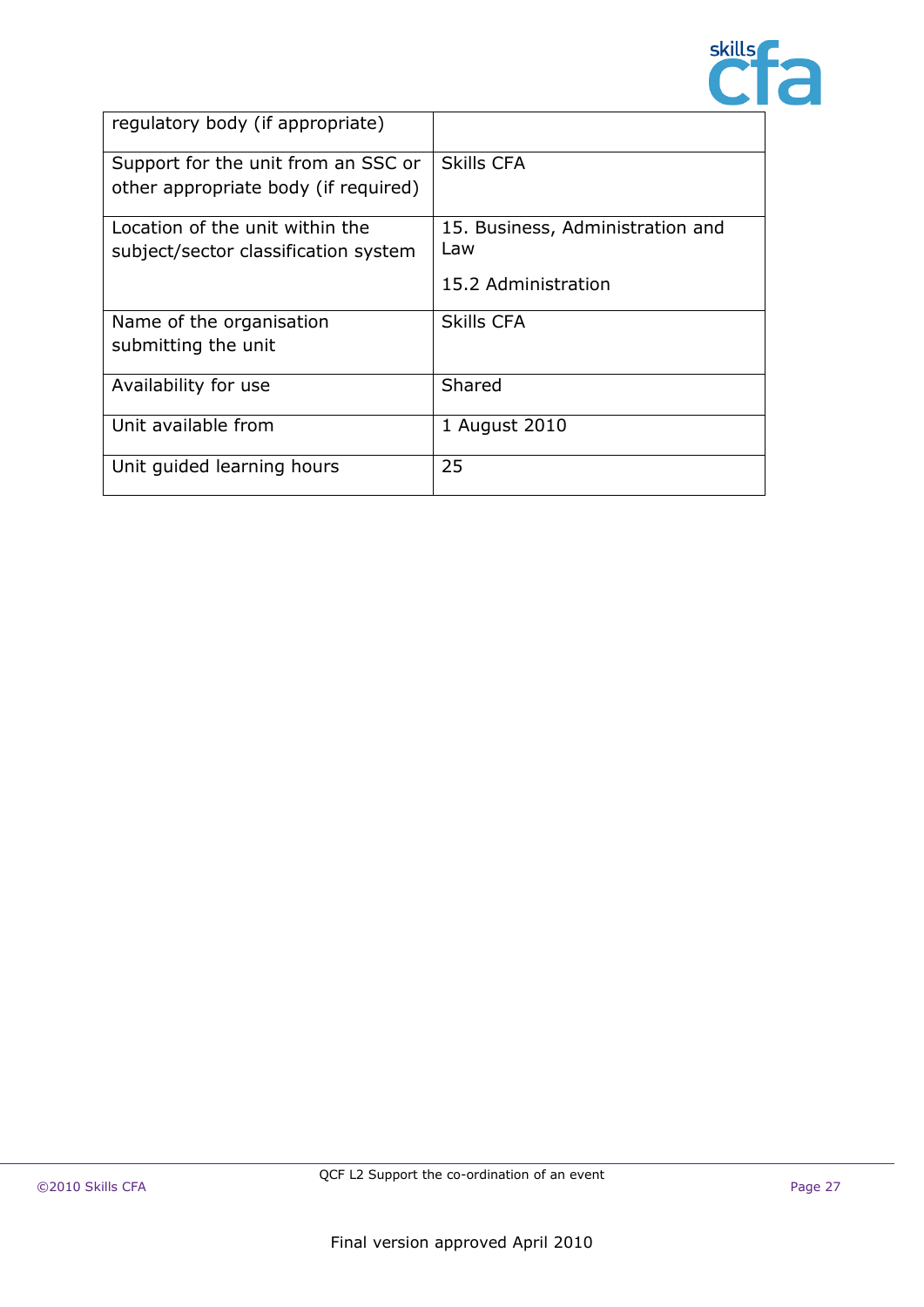

| <b>Title</b>                                       | Chair meetings |                                                                                                                                                                                                                                                                                                                                                                                                                                                                                                                                                                                                                                                                                                                                                                                                                                                                                                                                                                                                                                                                                             |
|----------------------------------------------------|----------------|---------------------------------------------------------------------------------------------------------------------------------------------------------------------------------------------------------------------------------------------------------------------------------------------------------------------------------------------------------------------------------------------------------------------------------------------------------------------------------------------------------------------------------------------------------------------------------------------------------------------------------------------------------------------------------------------------------------------------------------------------------------------------------------------------------------------------------------------------------------------------------------------------------------------------------------------------------------------------------------------------------------------------------------------------------------------------------------------|
| <b>Skills CFA Unit</b><br>No.                      | Q413           |                                                                                                                                                                                                                                                                                                                                                                                                                                                                                                                                                                                                                                                                                                                                                                                                                                                                                                                                                                                                                                                                                             |
| <b>WBA Unit No.</b>                                | J/601/2566     |                                                                                                                                                                                                                                                                                                                                                                                                                                                                                                                                                                                                                                                                                                                                                                                                                                                                                                                                                                                                                                                                                             |
| <b>Level</b>                                       | 4              |                                                                                                                                                                                                                                                                                                                                                                                                                                                                                                                                                                                                                                                                                                                                                                                                                                                                                                                                                                                                                                                                                             |
| <b>Credit Value</b>                                | 4              |                                                                                                                                                                                                                                                                                                                                                                                                                                                                                                                                                                                                                                                                                                                                                                                                                                                                                                                                                                                                                                                                                             |
| <b>GLH</b>                                         | 16             |                                                                                                                                                                                                                                                                                                                                                                                                                                                                                                                                                                                                                                                                                                                                                                                                                                                                                                                                                                                                                                                                                             |
| <b>Learning Outcomes</b>                           |                | <b>Assessment Criteria</b>                                                                                                                                                                                                                                                                                                                                                                                                                                                                                                                                                                                                                                                                                                                                                                                                                                                                                                                                                                                                                                                                  |
| The learner will                                   |                | The learner can                                                                                                                                                                                                                                                                                                                                                                                                                                                                                                                                                                                                                                                                                                                                                                                                                                                                                                                                                                                                                                                                             |
| 1. Understand the role of the chair<br>in meetings |                | 1.1 Explain the role of the chair<br>before, during and after a<br>meeting<br>1.2 Analyse different types of<br>meetings and how to run them<br>1.3 Explain the purpose of<br>preparing for formal meetings<br>1.4 Explain the reasons for agreeing<br>the purpose of meetings<br>1.5 Explain the reasons for agreeing<br>the timing of the meeting to<br>make sure key people can<br>attend or be represented<br>1.6 Describe how to chair meetings<br>to keep to agreed timings, as<br>required<br>1.7 Explain the reasons for giving<br>people information about<br>facilities and arrangements,<br>including health and safety<br>procedures<br>1.8 Explain the benefits of effective<br>communication skills<br>1.9 Explain how effective<br>interpersonal skills can impact<br>on the success of meetings<br>1.10 Explain how to facilitate<br>discussions so that the<br>purpose of each agenda item<br>is achieved<br>1.11 Explain how to summarise<br>discussions and agree actions<br>at appropriate points<br>1.12 Analyse techniques for keeping<br>to meeting timings, agenda, |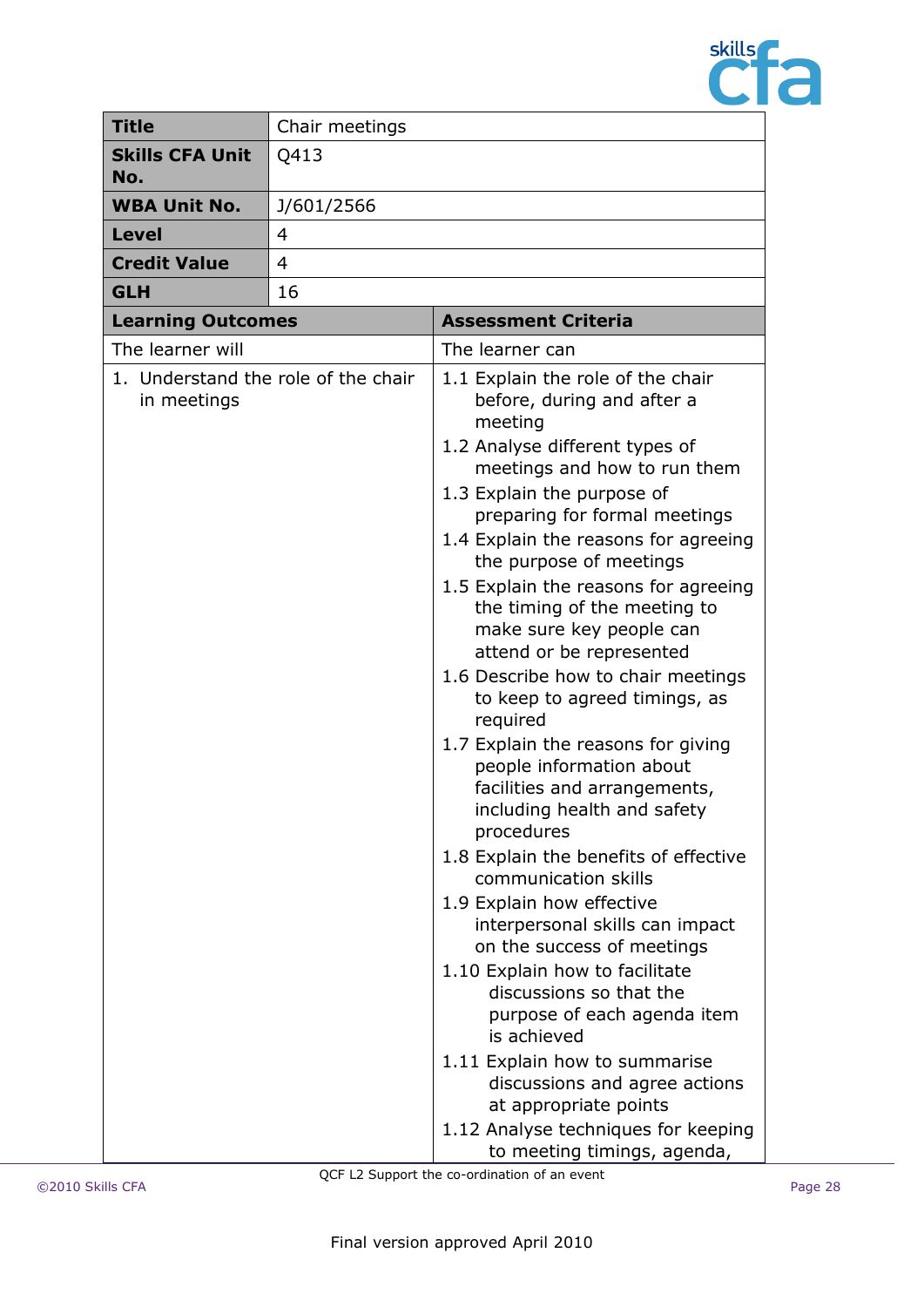

|                                                                         | and purpose                                                                                                                           |
|-------------------------------------------------------------------------|---------------------------------------------------------------------------------------------------------------------------------------|
|                                                                         | 1.13 Explain reasons for liaising<br>with meeting organiser if not<br>the chair                                                       |
|                                                                         | 1.14 Describe the types of problems<br>that may occur when chairing<br>meetings, and how to resolve<br>them                           |
|                                                                         | 1.15 Describe the purpose of<br>approving records of meetings                                                                         |
|                                                                         | 1.16 Explain the purpose of follow<br>up actions, and evaluation of<br>meetings                                                       |
|                                                                         | 1.17 Explain the purpose of<br>reflecting on whether the<br>meeting met its purpose and<br>agreeing learning points for<br>the future |
| 2. Be able to prepare for chairing a                                    | 2.1 Agree the purpose of a meeting                                                                                                    |
| meeting                                                                 | 2.2 Agree the scheduling of a<br>meeting so that key people can<br>attend                                                             |
|                                                                         | 2.3 Make sure meeting facilities<br>meet requirements                                                                                 |
|                                                                         | 2.4 Agree agenda items for a<br>meeting, including timing and<br>any papers required to achieve<br>purpose                            |
|                                                                         | 2.5 Read briefing papers and<br>identify key issues, consulting<br>as required                                                        |
|                                                                         | 2.6 Liaise with meeting organiser if<br>not the chair of the meeting                                                                  |
| 3. Be able to chair a meeting using<br>interpersonal and organisational | 3.1 Greet people attending the<br>meeting                                                                                             |
| skills                                                                  | 3.2 Keep to timings as required                                                                                                       |
|                                                                         | 3.3 Give details of facilities and<br>arrangements                                                                                    |
|                                                                         | 3.4 Follow an agenda                                                                                                                  |
|                                                                         | 3.5 Make sure those present have<br>an opportunity to contribute to<br>the meeting                                                    |
|                                                                         | 3.6 Keep the meeting on track to<br>achieve its purpose                                                                               |
|                                                                         | 3.7 Resolve any problems that                                                                                                         |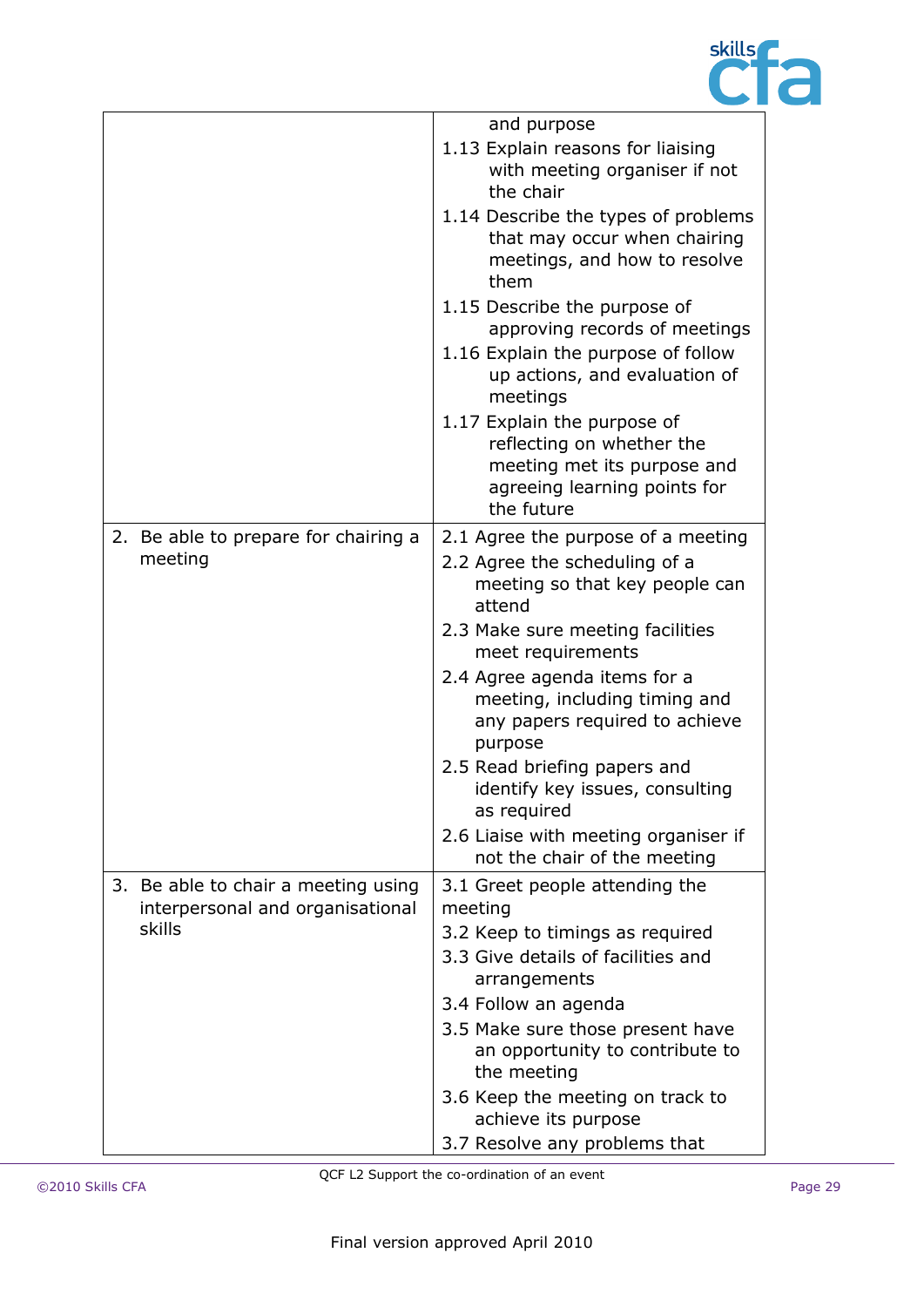

|                                                            | occur                                                              |
|------------------------------------------------------------|--------------------------------------------------------------------|
|                                                            | 3.8 Summarise discussions and<br>agree actions                     |
|                                                            | 3.9 Observe formal voting and<br>approval procedures, if required  |
|                                                            | 3.10 Agree date, time and location<br>of next meeting, if required |
|                                                            | 3.11 Close the meeting on time                                     |
| 4. Be able to follow up and<br>evaluate a meeting that has | 4.1 Approve a meeting record and<br>list of actions                |
| been chaired                                               | 4.2 Make sure agreed actions are<br>implemented                    |
|                                                            | 4.3 Evaluate the outcomes of a<br>meeting in terms of its purpose  |
|                                                            | 4.4 Agree learning points for future<br>meetings, if required      |

| <b>Additional Information about the unit</b>                                                                                                                        |                                                                                                  |  |
|---------------------------------------------------------------------------------------------------------------------------------------------------------------------|--------------------------------------------------------------------------------------------------|--|
| Unit purpose and $\text{aim}(s)$                                                                                                                                    | This unit is about the role of the<br>chairperson before, during and after<br>business meetings. |  |
| Unit expiry date                                                                                                                                                    | 31 December 2013                                                                                 |  |
| Details of the relationship between<br>the unit and relevant national<br>occupational standards or other<br>professional standards or curricula<br>(if appropriate) | <b>Skills CFA</b>                                                                                |  |
| Assessment requirements or<br>guidance specified by a sector or<br>regulatory body (if appropriate)                                                                 | <b>Assessment Strategy</b>                                                                       |  |
| Support for the unit from an SSC or<br>other appropriate body (if required)                                                                                         | <b>Skills CFA</b>                                                                                |  |
| Location of the unit within the<br>subject/sector classification system                                                                                             | 15. Business, Administration and<br>Law<br>15.2 Administration                                   |  |
| Name of the organisation<br>submitting the unit                                                                                                                     | <b>Skills CFA</b>                                                                                |  |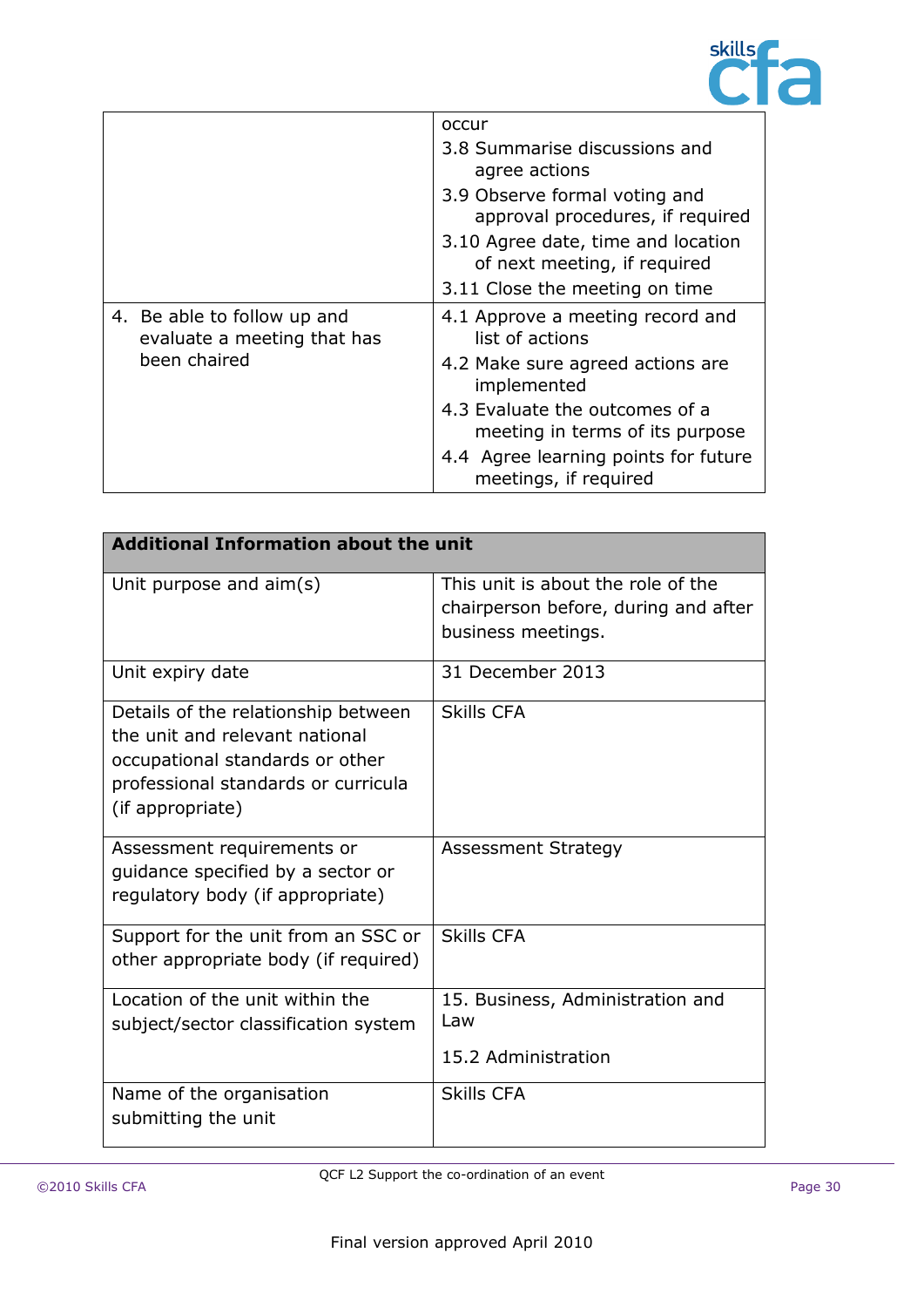

| Availability for use       | Shared        |
|----------------------------|---------------|
| Unit available from        | 1 August 2010 |
| Unit quided learning hours | 16            |